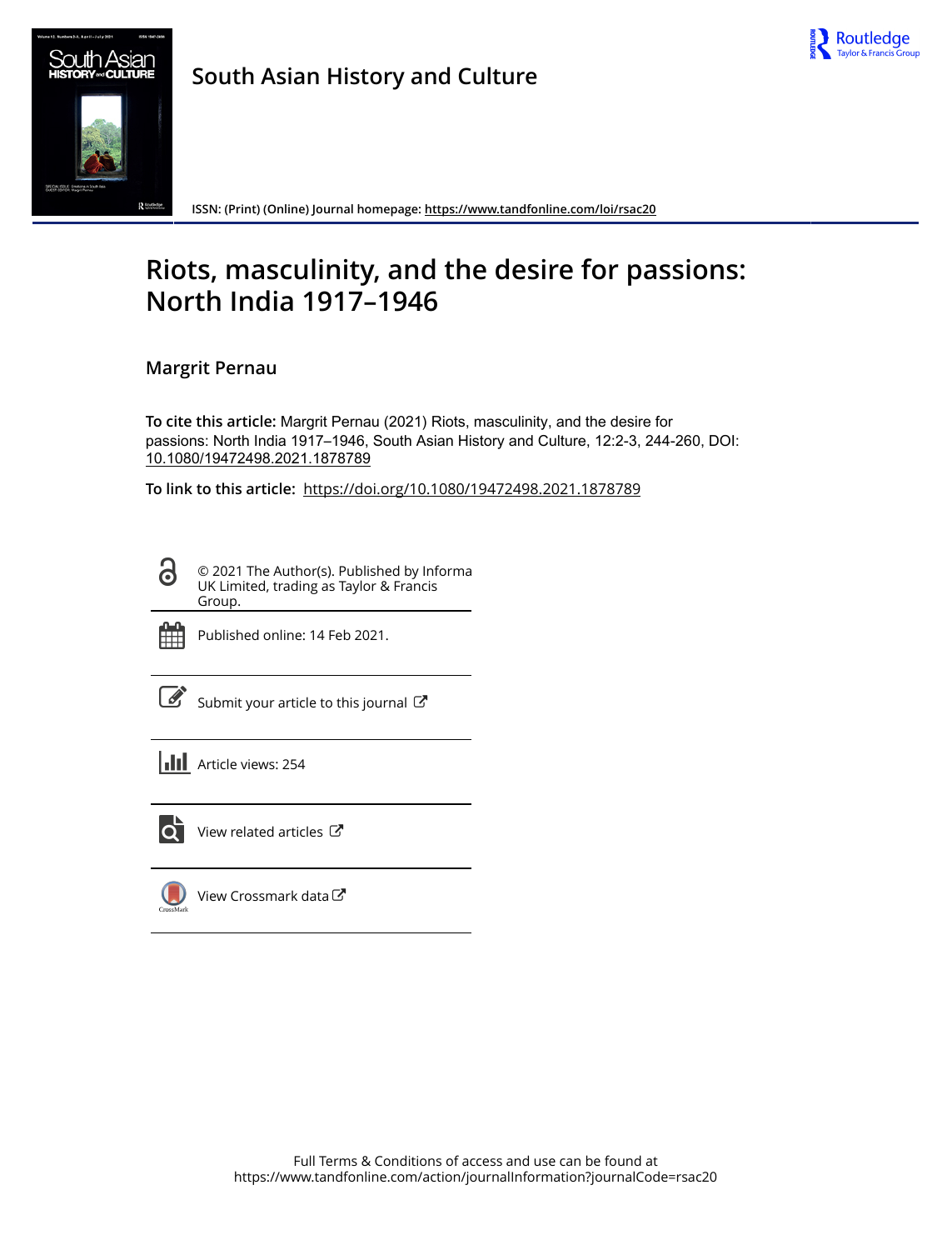**a** OPEN ACCESS **a** Check for updates

Routledge Taylor & Francis Group

# **Riots, masculinity, and the desire for passions: North India 1917–1946**

#### Margrit Pernau

Center for the History of Emotions, Max Planck Institute for Human Development, Berlin, Germany

#### **ABSTRACT**

This article aims at a threefold historicization of riots, drawing on sources depicting communal riots in North India in the twentieth century. (1) The concept of 'crowd' covers a large variety of phenomena. Rioting crowds could range from several tens of thousands, gathered at one place, to just a handful of men performing the actual arson and murder in the backlanes. (2) Not all rioting crowds give rise to the same emotions. Research on riots often focus on anger and fear, but the sources frequently speak more about *josh*, about excitement, enthusiasm and fervour – emotions which participants in a riot felt they needed not only to experience, but to show, and proudly show. (3) Finally, the violence itself underwent decisive changes between the 1900s and the 1940s, not only it whom it addressed, but also in the weapons used and the forms of pain it aimed at inflicting. Taken together, the historicization of the crowd, emotions, and violence allows us to overcome a number of dichotomies: Between the riot that essentially always remains the same, and the riot that can only be viewed as a fragment; between the learned and the spontaneous; between emotions and interests, not only by showing that interests generate emotions, but also by showing that the actors had a vital desire to experience certain emotions, which would transform them and thus change the fate of their community. This does not depoliticize the research on riots, but it brings in politics in a more complex way than reducing deadly emotions to the manipulation of the elites.

#### **Keywords**

Riots; communalism; violence; South Asia; emotions; *josh*; enthusiasm; fervour

Riots in South Asia have been intensively studied in the past decades. We have seen debates on their historical origins, whether they were developments that had come to the fore already in the seventeenth and eighteenth century, or a result of British colonialism; on their moving forces, whether elites manipulated the crowd, or subalterns pursued their own agenda; on the role of interests and emotions. Individual riots and regional or temporal clusters of riots have been explained through their embedding in social, economic, and political developments; the results of riots, not least their role in the partition of the subcontinent, have been investigated in detail. More recently, the focus has shifted to the experience of the victims, to trauma and to memory studies.<sup>[1](#page-13-0)</sup>

While we know much about what happened before or after the riot and about its causes and effects, this article focuses on the riots themselves. Taking its cue from earlier historical investiga-tions and from methodological reflections in anthropology and political science,<sup>[2](#page-14-0)</sup> it attempts a threefold historicization: of the crowd, the emotions, and the violence performed.

*Crowd*: Crowd psychology suggests an image of large numbers of people, densely packed, moving together as if guided by a single will. Affect studies, though guided by different questions and, as a rule, quite critical of crowd psychology, meet this approach in their emphasis on the

**CONTACT** Margrit Pernau 2 Pernau@mpib-berlin.mpg.de

© 2021 The Author(s). Published by Informa UK Limited, trading as Taylor & Francis Group.

This is an Open Access article distributed under the terms of the Creative Commons Attribution License (http://creativecommons.org/licenses/by/4.0/), which permits unrestricted use, distribution, and reproduction in any medium, provided the original work is properly cited.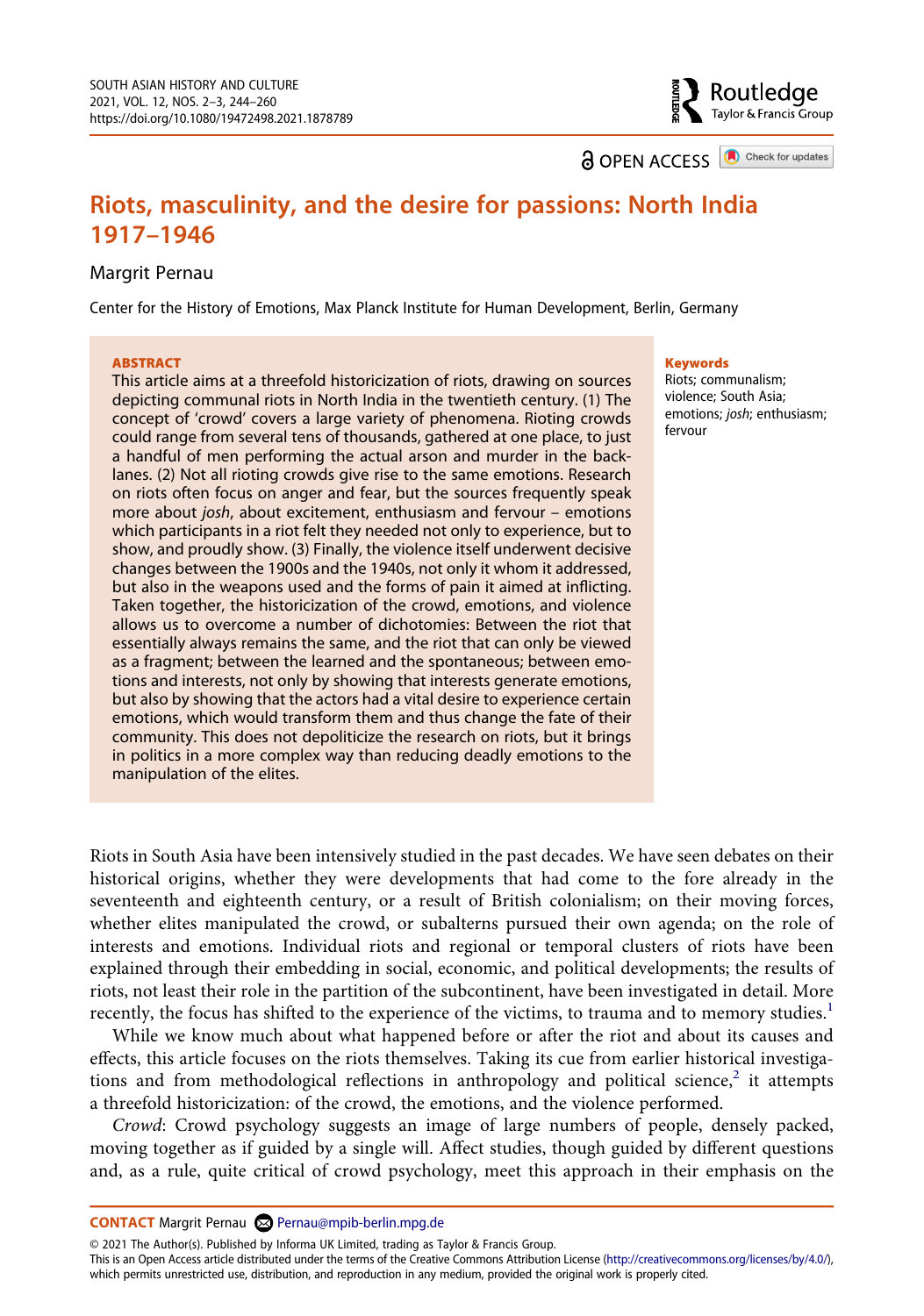importance of bodily proximity for the generation of contagious emotions, which bypass representation and intentionality. In early twentieth-century North Indian riots, crowds certainly could encompass many thousand participants. But the groups active in performing the actual violence were often much smaller, averaging between a dozen to twenty persons. Men came together as a crowd, but they also dispersed and regrouped several times within the same riot. This has implications on how the mobilization of emotions can be conceived [\(section 2](#page-4-0)). In the colonial sources and in some of the older literature, crowd behaviour was interpreted as the opposite of political communication. Once a crowd is in the grip of strong passions, it was argued, all communication ceases until the violence has spent itself. However, there are many moments before but also during and at the tail end of a riot, when negotiations do take place, to prevent or stop the violence, or to turn it in a different direction ([section 3\)](#page-5-0).

*Emotions*: Crowd psychology and affect theory focus on the overwhelming character of emotions, which marginalizes the role of the will. This seems particularly convincing for riots, as it permits a downplaying of responsibility: The participants were not themselves, but overcome by violent affects, hate, anger, and fear being the most important. However, a closer look at the sources shows that anger is less central as an emotion than *josh*, which is often translated as 'excitement,' but is much more polysemic and carries connotations of fervour and enthusiasm. *Josh* could become not only a moral category, an emotion to cultivate, $3$  but also one that men strove to experience, and that could turn into an object of desire in itself. Feeling strongly, being able to passionately experience hurt sentiments, was conceived as a sign of virility at the personal level and of vitality at the communal level – and these sentiments not only needed to be experienced, but they also had to be shown ([section 4\)](#page-8-0).

*Violence*: If [section 3](#page-5-0) brings out the intertwining of communication and violence, [section 5](#page-11-0) will look at violence itself as a form of communication, focusing on its semiotic register.<sup>[4](#page-14-2)</sup> Though applying concepts from language study to non-linguistic phenomena always carries the danger of excessively assimilating them to language and losing their specificity, here the reference to semiotics helps to bring out that the 'signs' chosen for communicating through violence were neither random and made up in the spur of the moment, nor unchangeable. But the historical changes can go even further and encompass the function of violence itself. Violence can be a byproduct of some other goal, but the destruction of both the body and subjectivity of the enemy can also constitute the primary goal [\(section 5](#page-11-0)).

Taken together, the historicization of the crowd, emotions, and violence allow us to overcome a number of dichotomies: Between the riot that essentially always remains the same and the riot that can only be viewed as a fragment<sup>[5](#page-14-3)</sup>; between the learned and the spontaneous<sup>[6](#page-14-4)</sup>; and finally, between emotions and interests. Interests certainly can generate emotions, but actors can also have an interest, even a vital desire, to experience emotions, which would transform their subjectivity, regenerate their masculinity, and thus change the fate of their community.

#### **1. Riots in North India**

This article looks at riots in Delhi, the United Provinces, and Bihar between 1917 and 1946. Existing scholarship often tends (with good reasons) to distinguish between communal riots, mass actions linked to the national movement, and agrarian or labour movements, focusing on either one of those to the exclusion of the others. For the questions centred on the event of the riot, which the present article attempts to address, this distinction is less important: Even where the actors came from different groups – and often the lines between them were blurred – they drew from a common emotional vocabulary and from the same repertoire of political actions, violent and non-violent. A riot could well start as a nationalist or labour event and then turn communal, or be limited to one community, drawing on strong religious emotions, but confront the colonial power.

I am drawing on two types of sources: The colonial archive, mainly the reports written by the district magistrates and superintendents of police, the inquiries after the bigger riots, and the court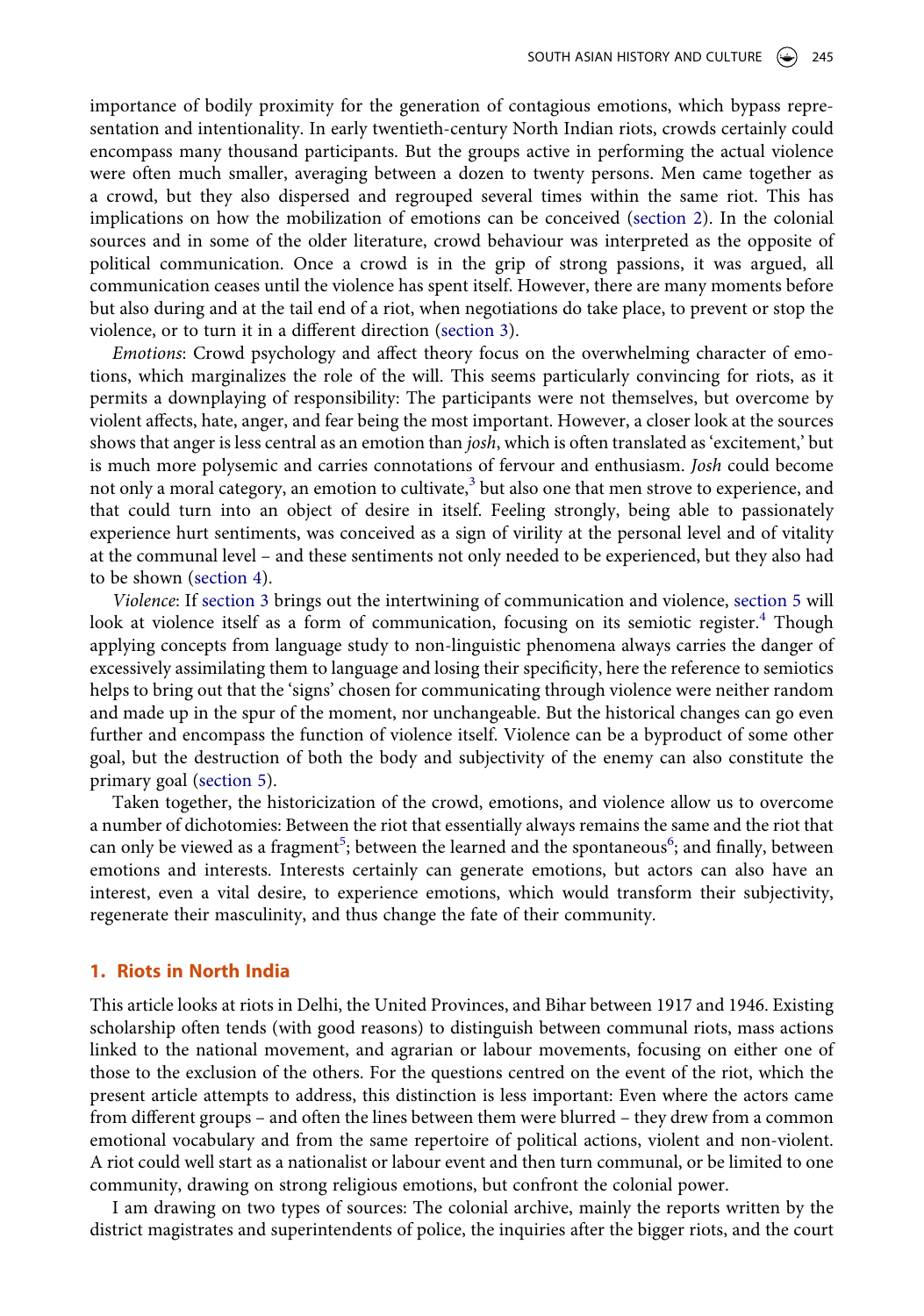proceedings; and the *Times of India*, which has not only been digitized, but permits a full-text search.[7](#page-14-5) Together they cover around 200 violent incidents. While I'm not aiming at a statistical analysis, this broad basis ensures that the detailed readings are indeed representative of larger trends. I include the colonial selection and translation offered by the Newspaper Reports of the United Provinces. An in-depth analysis of the original vernacular newspapers, however, has to wait for some other occasion.<sup>[8](#page-14-6)</sup>

Four riots have been chosen for close reading. The Shahabad riots in Bihar in 1917 originated in the cow protection movement, which had taken roots in the region since the last decades of the nineteenth century, and had already, at several instances, led to local violence. What is remarkable about the series of incidents in 1917 is their extended character, involving most of the region between Arrah and Aurangabad, on both sides of the Sone river. The crowds attacking the villages were huge, the numbers given vary between 20,000 and 50,000 participants. The riots started after a compromise concerning the sacrifice of kine at Bakr Id in Ibrahimpur – Muslims would forgo the slaughter, and in exchange, the Hindus would renounce baiting pigs near the mosque during the Gaidar festival – had broken down. However, the extent of the region involved in the violence, which offered few possibilities of transporting huge crowds except by walking, meant that the mobilization could not be explained as a spontaneous reaction, but had been organized well ahead.<sup>[9](#page-14-7)</sup>

The next riot, taking place in Delhi in 1924, can be read as an example of the deterioration of communal relations after the Non-Cooperation movement had been called off in 1922, and the alliances which had sustained it broke apart or had to be reconfigured. Delhi had become a centre for the organization of Muslim *Tabligh* and the Hindu *Shuddhi* movement, aiming at the consolidation of these two communities and the conversion and reconversion of those deemed to have left the community to which they belonged. In this tense atmosphere, relatively small incidents sufficed to spark off violence. In July 1924, several of these disputes came together: a property dispute at Bara Hindu Rao, involving a disused mosque, a quarrel between a Hindu boy and some Muslim porters, and finally, as Bakr Id was approaching, the question which routes would be assigned for driving the cows from the houses, in which they were kept in the final weeks before the festival, to the slaughterhouse outside of the city.<sup>10</sup>

The Kanpur riot of 1931 is probably the best studied riot in the interwar period, not least because it has produced ample documentation and two reports, of several hundred pages each, by the government and by the Congress. As in Delhi, the conversion movements and especially the organization of their volunteer associations played an important role in creating an atmosphere of distrust between the communities and an expectancy of a future battle. Kanpur had seen no less than four major riots in the 1920s; two labour disputes turned violent and two communal riots. The Civil Disobedience movement did not renew the scenes of communal amity which had marked the earlier Non-Cooperation movement. Most Muslims stood apart and did not join the boycotts and *hartal*s, the closing of businesses as a sign of protest against a moral injustice. It was such a *hartal*  that triggered the riots in March 1931: While the initial protests against the execution of the revolutionary Bhagat Singh were directed against the State and against Europeans, the refusal of the Muslims to close their shops turned the riot communal and led to mass violence engulfing the entire city and its suburbs. With more than 120 killed and several hundred injured according to conservative estimates, it was the deadliest riot in North India in the interwar period. Throughout the violence, the police remained mostly passive, either under instruction from the magistrate or due to lack of instructions.<sup>[11](#page-14-9)</sup>

With the final riot we return to Bihar at the beginning of the Partition riots. After the Muslim League had called for a Direct Action Day at Calcutta on 16 August 1946, the city had been engulfed in violence at an unprecedented level for several days. Through the networks of Muslim labour migrants in the city, rumours had spread to Noakhali in eastern Bengal, leading to the killing of thousands of local Hindus. Bihar followed suit within a few days, again with rumours of violence, forced conversion, and abduction fanning the flames of vengeance and counter-vengeance. Within a week, more than 5,000 people lost their lives and 70,000 refugees had to be accommodated in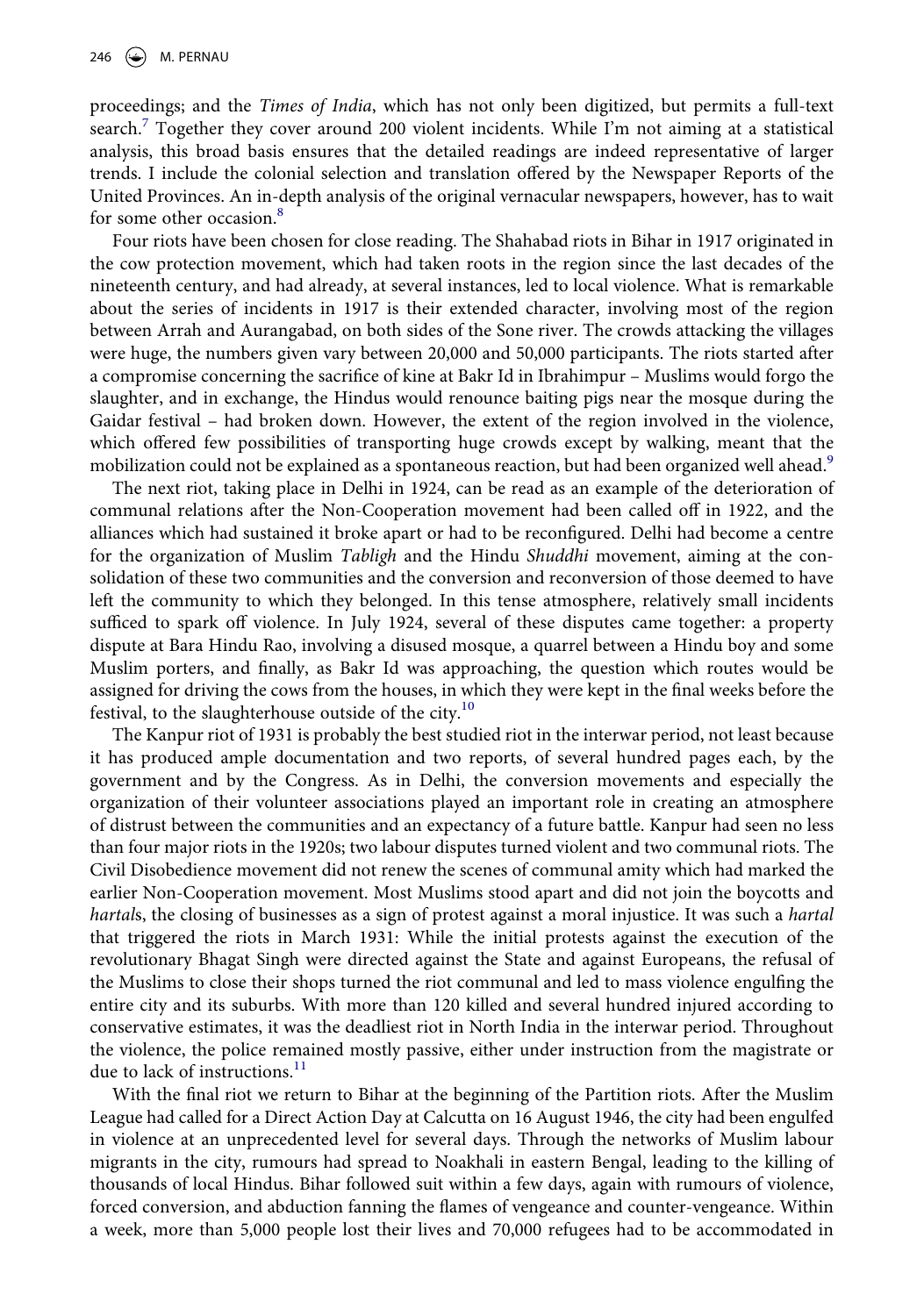camps. The questions to be settled through riots no longer pertained to individual villages or towns – what was at stake was the question whether Partition had become inevitable (or could be made inevitable through violence), whether it would also involve the partition of Bengal, and whether parts of Bihar would belong to Pakistan, in whatever geographical configuration Partition would take.<sup>[12](#page-14-10)</sup>

#### <span id="page-4-0"></span>**2. The passionate crowd**

The concept of the crowd evoked by canonical works such as Gustave Le Bon's work on crowd psychology relies on the image of a large number of people and assumes that 'from the mere fact of their being assembled, there result certain new psychological characteristics.<sup>'13</sup> Among these characteristics, the emotionality of the crowd stands out for Le Bon. These emotions are neither willed nor learned, but imbibed by everyone through a contagion based on bodily proximity. In turn, these powerful emotions are the reason that rationality, individuality, and consciousness are lost and give way to a collective unconscious, which can either be manipulated by clever leaders, taking advantage of the crowd's suggestibility, or be seen as the expression of the collective's racial memory – here Le Bon remains equivocal.<sup>[14](#page-14-12)</sup> Le Bon has been strongly criticized for his elitism and racism.<sup>15</sup> Nevertheless, some of his ideas still inform present day ideas about crowd behaviour: The fusion of individual selves; the hydraulic model of pent up emotions, which erupt and after a certain time spend their energy and calm down; the idea of emotional intensity and suggestibility<sup>16</sup>; and, more recently in the guise of affect studies, the idea of bodily contagion.[17](#page-14-15)

Though the British colonial officers drew some of their interpretation of collective violence from a vulgarized Le Bonian psychology, this type of crowd does not often appear in the descriptions the sources provide. An exception, however, might be the Shahabad riots of 1917, during which the crowds attacking village after village numbered several thousand<sup>18</sup> and 'were so densely packed that they had to hold their *lathi*s over their heads.['19](#page-14-17) On the other hand, bringing these crowds together from a wide stretch of territory and for several days required careful planning, including local hospitality.<sup>20</sup> While it can be argued that emotions gained in intensity during the actual performance of violence, the decision to aggressively prevent the sacrifice of cows was taken before the crowd physically congregated as a crowd, whether this decision pertained only to one specific village or to the entire district, and whether its aims were restricted to a single year or conceived as 'a general movement to so intimidate the Muslims that they would never dare to sacrifice a cow again.'<sup>21</sup>

The image of a large and anonymous crowd is more difficult to fit to urban riots. Some of the larger thoroughfares in Delhi and Kanpur may have accommodated several hundred or even several thousand persons. However, it was the narrow by-lanes of the old city that bore the brunt of the violence. Spatial restrictions meant that the crowds that were active here had to be much smaller – as a rule, groups of fifteen to twenty young men were at the centre of the looting and sacking of shops and houses<sup>22</sup>; while what was referred to as 'stray assaults' in the language of the police and the newspaper reports required even fewer persons, often not more than four or five. This argument does not imply that there were no violent encounters between larger groups – often the riot started with a dispute over a procession or with a clash between two processions on the main thoroughfare – but this does not seem to have been the most frequent, the most sustained, or the most deadly form of violence.

Crowds, whether small or large, also rarely stayed together throughout the riot. Contagion triggered off by tightly packed bodies might have happened at one point, but closer attention to the micro-temporalities of the incidents shows that they do not proceed along a single arc, from an explosion at the beginning to a slow fading off at the end, once the energy had been spent. Rather, the groups that make up the crowd assembled, dispersed, and reassembled over several days. Phases of intense violence gave way to times of negotiations, or simply to lulls, during which the rioters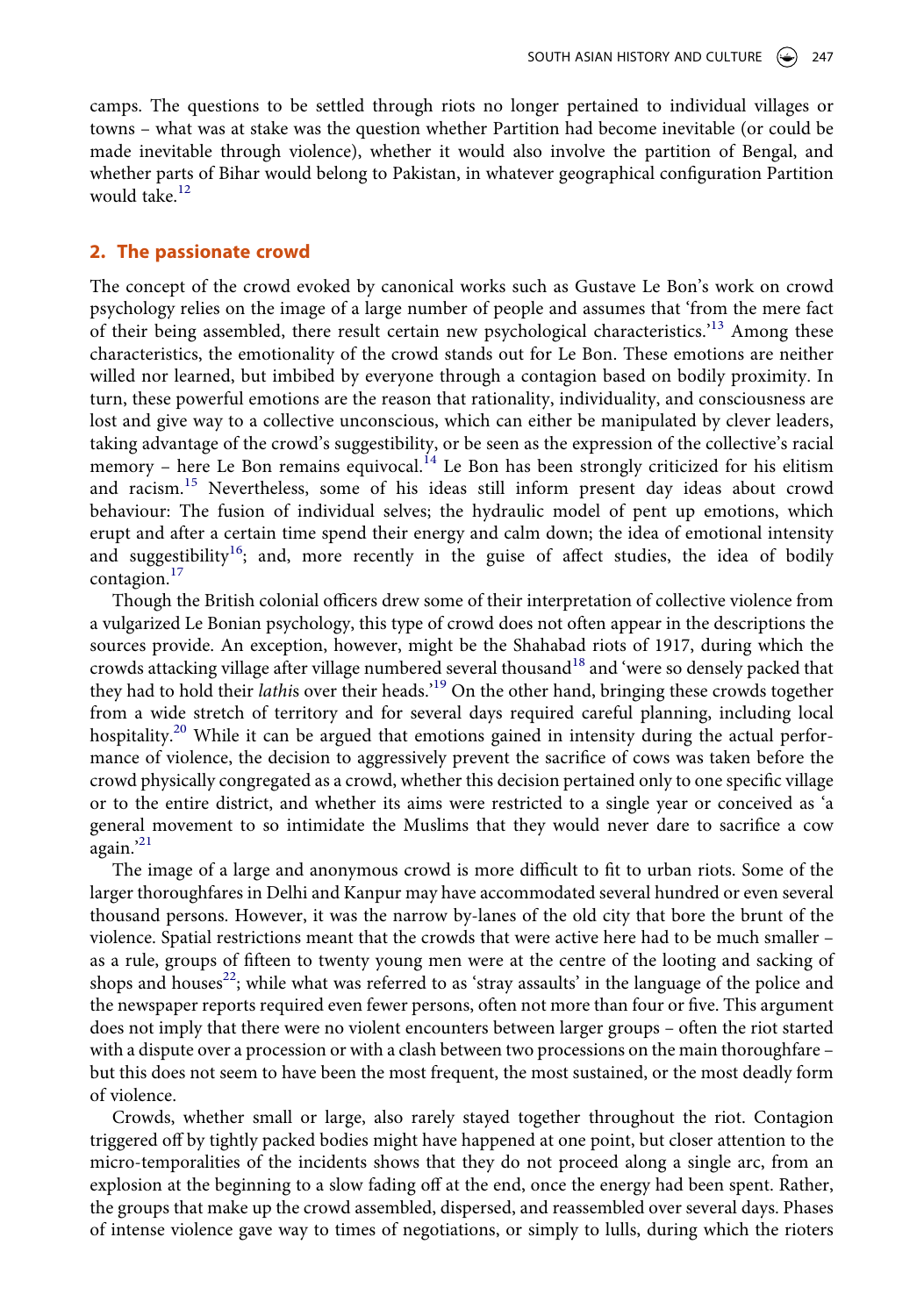returned to their families, perhaps had a meal and some rest, only to go out again later at night or the next morning and resume once again the same violent intensity of feeling.<sup>23</sup>

This does not negate the correlation between strong emotions and acting in a crowd, but it calls into question assumptions about the quasi-natural way in which passions are aroused in collective action. It also moves beyond the alternative of seeing passions either as a smoke screen hiding the 'true' motivation or as depriving the actors of their agency. The excitement that the young men experienced during crowd violence was not (only) inherent to the nature of crowds, but had a lot to do with the way they have learned to perceive and to value passions and the actions and practices to which those led. Acting in a crowd and as a crowd, I suggest, was a powerful tool for producing the desired emotions of heroism and martyrdom, but also of youthfulness and virility, which were emphasized again and again in pamphlets as central to the regeneration and survival of the community. We will come back to these emotions in more detail in [section 4.](#page-8-0)

But not everyone, of course, rejoiced in the riot – some joined the fighting because in this situation it seemed the only possible way to protect their family and survive. Munshi Nur Ilahi, for example, reported how he had gone home to his house in Kanpur with the intention of stopping the fighting in the neighbourhood, but then found himself 'rather inclined not to interfere with Muslims, as, if I had stopped them, the Hindus would have rushed in, and so to say our whole family's lives and houses were in danger.' Instead, he started throwing bricks from the roof of his house, together with his nephews.<sup>24</sup> Some were unsettled by the scenes they had witnessed, while many more tried to distance themselves from the violence and even to actively prevent it.

Those who did not subscribe to the rejuvenating power of *josh* and refused to legitimate the violence they witnessed (or at least some of it; positions were rarely black-and-white in this context), still needed to explain the events. This became especially urgent if they opposed the traditional colonial narrative of the Oriental either being naturally prone to violence or stuck in an earlier stage of development in which he had not yet mastered the control of his passions. One possibility was to establish an internal differentiation between those who belonged and outsiders, whose passions and lack of control did not require any explanation precisely because they were outsiders. These could be migrants, who lacked roots and stability, and people arriving from elsewhere with the explicit aim of rioting[,25](#page-14-23) but also 'inner outsiders,' *badmashe*s and *goonda*s, translated into Anglo-Indian parlance as 'bad characters.' In the interpretation of the Kanpur riots, this category included drug dealers and groups of strongmen, at times hired by businessmen and politicians for protection and to further their interests.<sup>26</sup> But depending on the perspective, the lines between criminals, volunteer organizations of different associations, and labour were blurred, potentially including anyone whose social position or activities lacked respectability in the view of the speaker.<sup>27</sup>

If this inner differentiation was not enough and it was 'the people' who took part in the riots, their emotions could still be interpreted as not representative of their real identity, but the result of manipulation, be it by agitators (this was generally the version of the colonial state) or by the British, who had fomented communal passions in an attempt to divide the country in order to perpetuate their rule.<sup>28</sup> In this picture, emotions were no longer something that could be chosen or controlled, but a simple reaction to outward stimulants, which made them easy to provoke and direct to any chosen goal. However, the discourse was not homogeneous in this respect, even within the same text. The simultaneous exhortations to resist manipulation, control the passions, and opt for a nonviolent struggle were based on a different interpretation of emotions, which foregrounded moral considerations – to strongly feel the virtuous emotions and refuse to give in to all others – and implied that people had a choice.

# <span id="page-5-0"></span>**3. Communication before, during, and after the riot**

One result of the traditional division between emotions and rational debate, at the basis of much of the theorization around the development of the public sphere, is that it forces us to decide between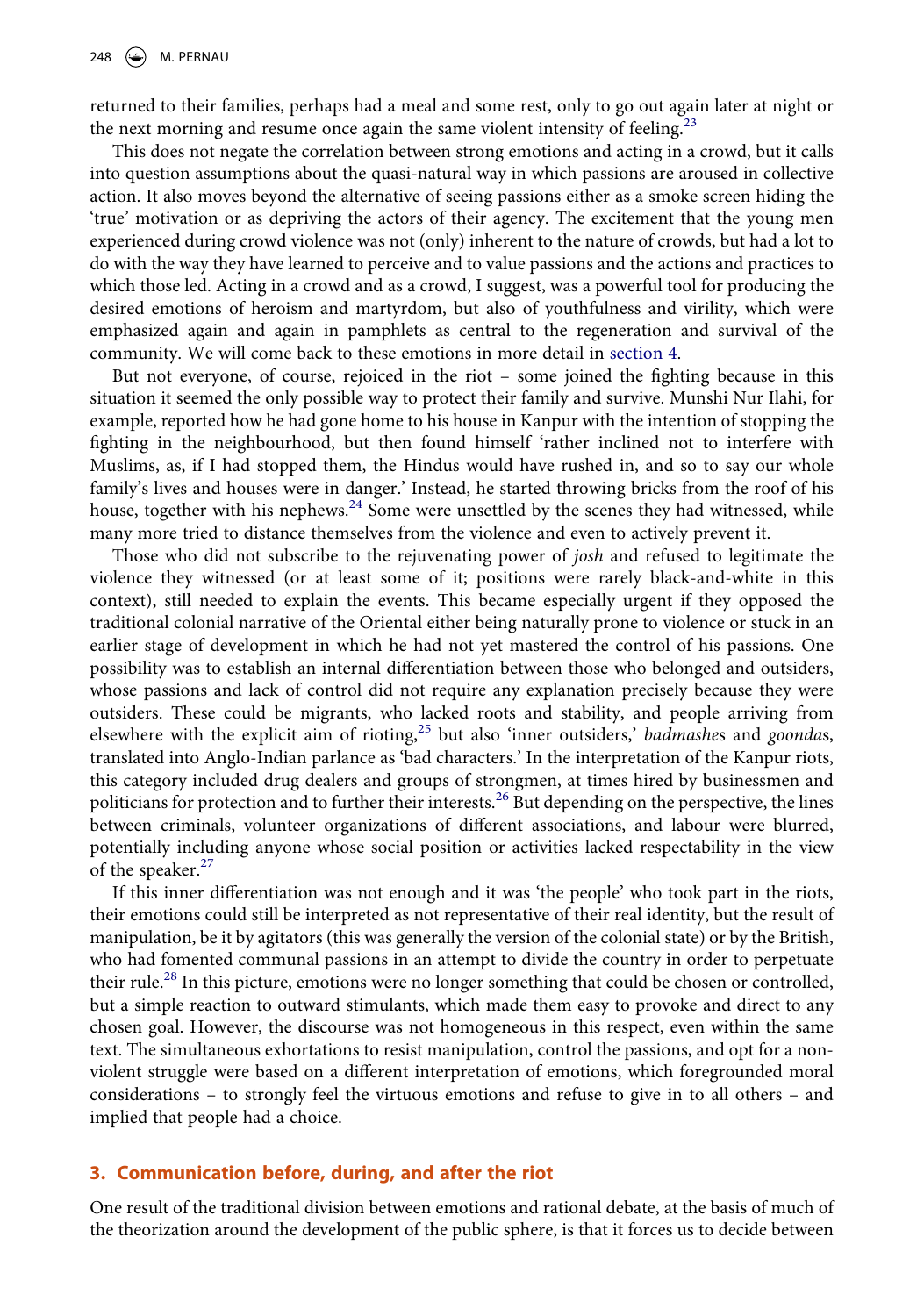either focusing on the violence, its causes, forms, and results, while neglecting the negotiations accompanying almost every riot, or bringing in the negotiations and reducing emotions to an epiphenomenon. In this interpretation, passions that still allow for consultations and compromise cannot be 'real,' and people involved in these negotiations are themselves rational and thus devoid of emotions, while at the same time manipulating the crowd, turning their emotions off and on at will. This section argues that we can gain a more complex picture by tracing in some detail the moments in which specific forms of communications are possible and when they become difficult or impossible, and how communication and emotions are not linked in a zero-sum game, but interpenetrate and shape each other.<sup>[29](#page-14-27)</sup>

Most riots, at least in those instances when conflicts could be anticipated, were preceded by negotiations between the parties. This is even truer for the overwhelming majority of cases in which a clash of interests did not lead to violence. We would do well to remember that for every Bakr Id riot in a village or neighbourhood, there were hundreds of villages and neighbourhoods where no clashes occurred, where the routes of processions were designed and respected in order to avoid conflict, and where neighbours continued to live together peacefully in spite of potential conflicts. Communication aiming at a compromise took place, very often successfully. Frequently, but by no means always, these conversations were initiated by the colonial officers, who were later tasked with backing up the agreement by force, if need be. In the case of Shahabad, which we have briefly considered above, a compromise had been reached in a number of villages. Muslims forwent the slaughter of cows on Bakr Id in exchange either for financial help (goats were more expensive then cows) or for the Hindus in turn accepting restrictions on one of their own festivals, which involved the baiting of pigs near the local mosque.<sup>30</sup> In Delhi, the routes assigned for driving the cows to the slaughterhouse had been fixed for many years; however, wishes to have them altered were discussed regularly. In 1924 (and again in 1926 and 1927), it was the question which of the streets behind the Fatehpuri Mosque qualified as 'Muslim' or 'Hindu' enough to make the sight of cows designated for the Bakr Id a right or an offence. $31$ 

These strategies for conflict resolution depended on two factors: First, the parameters according to which decisions would be backed up by the British needed to be clear. This became problematic by the last two decades of the nineteenth century, when the policy of not disturbing existing traditions and agreements clashed with a new attempt to do justice to those whose religious observances had been curtailed earlier (or those who made this claim). This widely opened the space for negotiations and led to a struggle to finally settle scores and establish the community in its rightful position. Second, the leaders entrusted with the negotiations had to be able to wield enough influence to ensure that the compromise would be accepted and adhered to. This too could no longer be taken for granted, especially since the First World War. The Non-Cooperation campaign and the reform movements in all of the communities brought new leaders to the front, who often challenged the authority of the traditional leaders and their right to speak for the community and to represent it. $32$ 

Parallel to these negotiations, mobilization for a potential conflict was already taking place. In so far as emotions played a role in this mobilization, here they worked outside of the pressure of a crowd, though they were rarely individualized. The report on the Shahabad riots contains a number of *patia*s, letters distributed through a snowball system, which were circulated in the days preceding the violence. They exhort their readers/listeners to save the cows, to snatch them from the Muslims, and to be careful to take the right side in this fight. Instead of helping Muslims and hiding them, readers were exhorted to loot Muhammadan houses and kill their residents. In this they would have the support not only of the local Maharaja, who would immediately send 'a force armed with guns' if required, but also of Hindus from all over North India, and even of the German emperor. If, on the other hand, they refused to do as they were told, this would be counted as equivalent to slaughtering a cow, 'having sexual intercourse with your daughter, drinking the urine of your wife and cohabiting with your sister's daughters.' In such a case, it would 'better that you should marry your mother with Muhammadans.<sup>533</sup> This can be read as an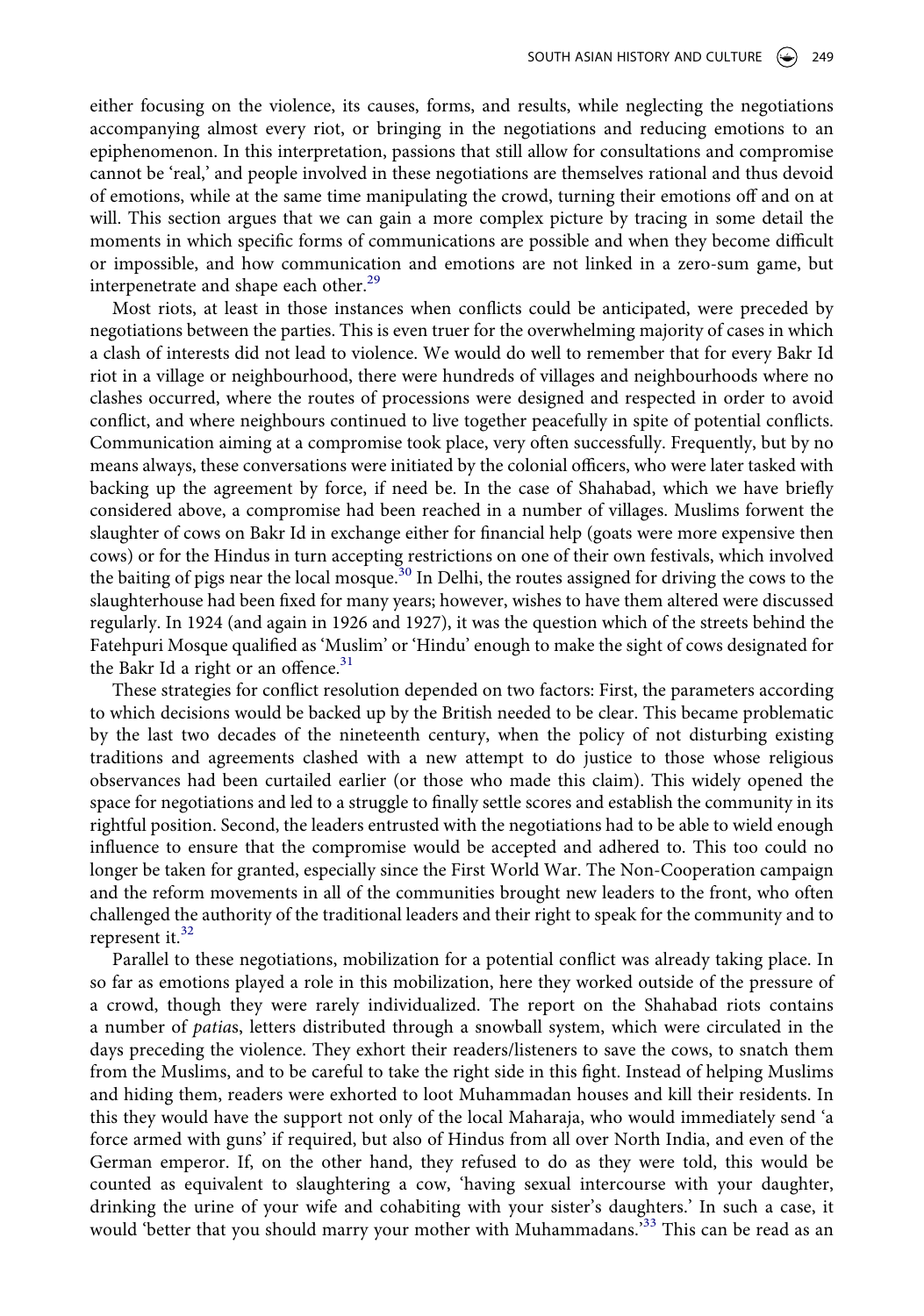attempt to shame the addressees into action by questioning their sexual integrity and thereby their position as guardians of their families – a direct linkage between cow protection, male honour, and patriarchy. At the same time, if these equivalences would be backed up by the local community, they would constitute the kind of 'sins' traditionally leading to excommunication. Thus, taking part in the riots and being seen as doing so by the village may also have been a 'rational,' interest-based decision.<sup>[34](#page-15-3)</sup> In turn, this need not efface the emotional load: Shame and the fear of the social death of excommunication might not have been less intense feelings than love for the cow or the hatred for its slaughterers.

The case of Kanpur is slightly different, as the mobilization did not pertain to one specific goal, but was directed towards what was increasingly perceived as an almost apocalyptic fight for the future, which would decide the community's life-chances, honour, and even survival.<sup>[35](#page-15-4)</sup> Rivalling movements sought to increase the internal coherence and the fighting power of either Hindus (*sangathan*) or Muslims (*tanzim*) and prepared them for the impending battle. In accordance with the promotion of a youthful and martial spirit, of 'young men who are ready to sacrifice their lives,<sup>356</sup> these organizations were mostly composed of young men, often but not necessarily of low social status, and linked to the traditional *akharas*, wrestling clubs with a guild-like structure.<sup>37</sup> Since the late 1920s the *tanzim* movement had shown an increasing presence in Kanpur, as in many other North Indian towns, partly in response to the increasing local activity of the Congress, which was not always clearly distinguished from the promoters of Hindu movements, such as the Arya Samaj. The *tanzim* movement and the Arya Samaj took out processions whose participants were uniformed, carried flags, and displayed arms, mainly swords and spears.<sup>[38](#page-15-7)</sup> Both sides performed martial songs, in which they threatened each other. If the Muslims threatened, 'we will annihilate the life of the unbelievers<sup>3</sup> (*ham hastiye kafir ko mita denge*),<sup>39</sup> the Hindus replied, 'we will annihilate the Muslims from this world' (ham hastiye Musalman ko dunya se mita denge).<sup>40</sup> If the Arya Samaj threatened 'to raise the flag of Om over the Kaaba' (*Om ke jhande ko Kabe men laga denge*),<sup>41</sup> the *tanzim* procession sang how 'the temple would crumble under the blows of Islam' (*Islam ki thokar se mandir ko gira denge*).[42](#page-15-11) Other songs were much more elaborate, calling the Muslims to awaken from their slumber and to remember what they had done while they had *josh*  for the unity of God (*jab josh men wahdat ke ayenge*), and when the call for jihad had joyfully awakened their passion and their willingness to sacrifice everything on the path of God (*Agar mauqa-e jihad aye khushi se josh men akar*/*Katarkar sar Khuda ki rah men sarkar ban jao*), enabling them to destroy all traces of the enemy.<sup>43</sup> Both sides revelled in visions of violence leading to future glory. Violent emotions did not emerge at the moment of the riot, or at least not without this prehistory. Rather, they were deeply embedded in a worldview and in an understanding of temporalities – the question for them was not if, but when the battle would take place.

Unlike what the image of the crowd overwhelmed by emotions suggests, negotiations did not stop once the riots began. The reports contain a large number of narratives of leaders trying to stop the violence. This could take the shape of calling and moderating meetings between leaders of communities at a very local level, as the compromise negotiated effected between the Jats and the butchers of Sadr Bazaar in Delhi in 1924, which led to the reopening of the shops and thus marked the return of normality,<sup>44</sup> or the meetings which Dr. Ansari convened in Hakim Ajmal Khan's house to end the riot in Delhi three years later.<sup>45</sup> However, it could also mean that leaders walked right into the spaces where violence was taking place and tried to talk to the rioters – often successfully, but also at a high personal risk. The Kanpur Congress leader and editor of the Hindi newspaper *Pratab*, Ganesh Shankar Vidyarthi, addressed the people from the first day on, reminded them of Gandhian non-violence, and scolded them for shouting 'Mahatma Gandhi *ki jai*' while looting and killing. His authority cut across the boundaries of communities. His influence rested on his personal moral authority, but also on the Gandhian emotions he embodied and publicly displayed, on his empathy with the victims and his tearful prayers at the sight of a slain child. He was able to stop the violence in a significant number of cases, before he himself was murdered by a group of Muslims resenting this interference.<sup>[46](#page-15-15)</sup>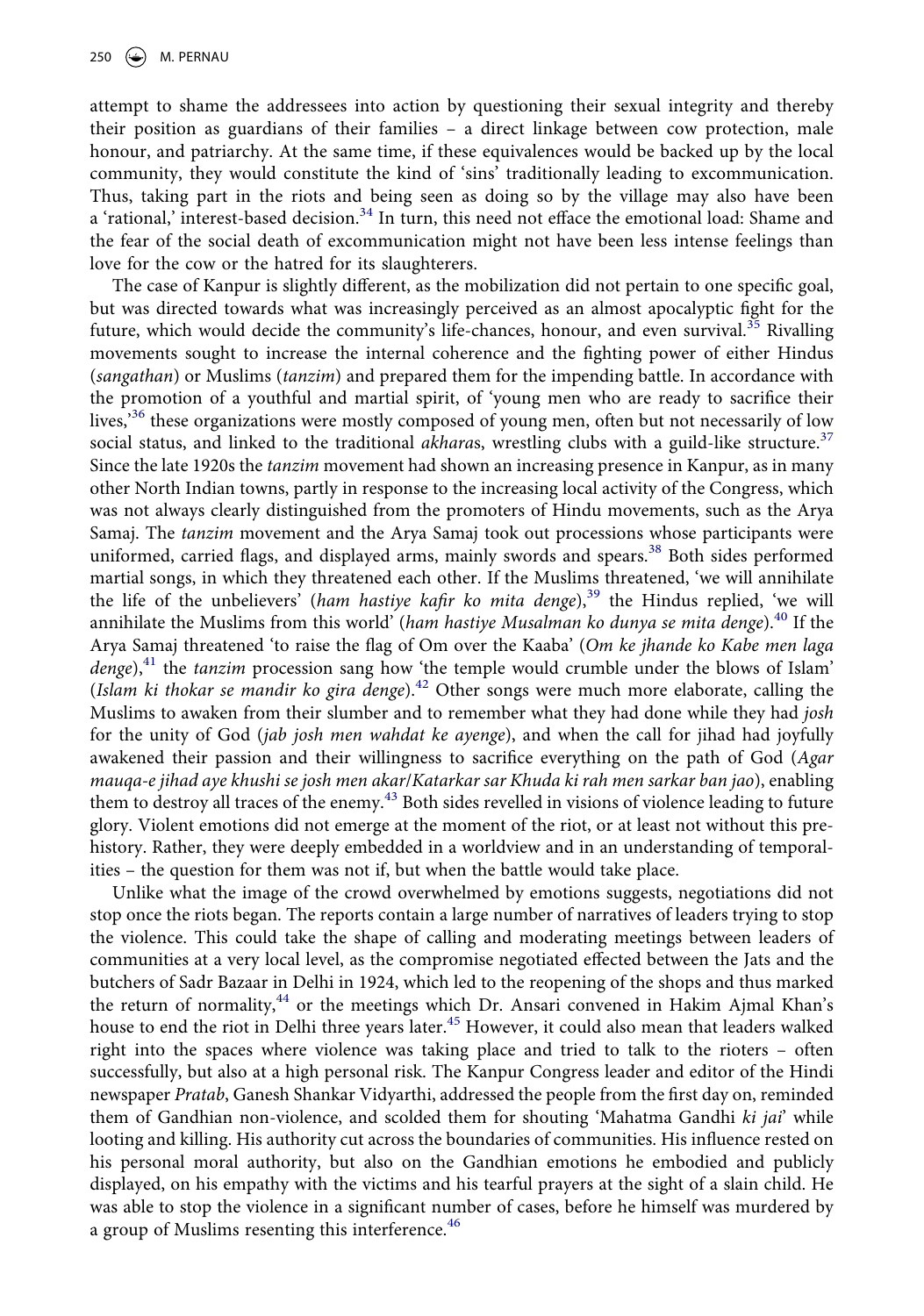The most prevailing form of communication before and during riots was the rumour, information on what was happening (or had happened) at other places, either during riots immediately preceding the actual one or simultaneously in other neighbourhoods or adjoining villages. These reports of violence often triggered new violence, or if they were fictitious, initiated it in the first instance.[47](#page-15-16) The state – the colonial powers, but also the Indians in the municipal boards and, after 1937, in the ministries – tried to check the rumours through regular public announcements and bulletins, but also through warnings to the press and to those who could be shown to be actively spreading rumours. $48$ 

These rumours are amongst the most difficult sources to analyses. They certainly do not offer any 'true' picture of what happened. However, they also cannot just be discarded, as their gory details and their elaborate descriptions turned them into powerful influences on the imagination of what a riot looked like – not just this specific riot, but all riots. This allowed those whose task it was to report on the violence to fill the blanks in the sparse information they had: Already before the riot took place, everyone assumed that they knew what it would look like.<sup>[49](#page-15-18)</sup> This might be one of the reasons that the newspaper reports on the riots read so repetitive, and the more so as the riots became more frequent. The journalists already had the plot at hand and only needed to add some local details, the name of the town, the festival or procession, whether the police had fired or not, and the number of dead and injured. This repetitive knowledge of what happened during a riot, however, also worked on another level, providing the perpetrators of violence with a pre-mediation of what they would see during the riot and how they would feel. For hardly anyone were the crowd and the riot an entirely unmediated experience, something that unexpectedly overwhelmed them on a bodily level and made them feel passions they had never anticipated. This pre-mediation offered not only a grid for interpretation and the ascription of meaning, but also created a lexicon of available forms of violence. While older layers – possibly pre-colonial, but also the memories and narratives of 1857 – remained present in this lexicon and could be reactivated and reinterpreted, new forms also developed.<sup>50</sup> What made the generic descriptions of the riots so dangerous was not just the provocation to vengeance, but also the way they endowed violence with norms and normality – even if the rumour was not true the first time, it offered a blueprint for future (re-)enactments, over and over again.

Finally, communication was crucial for the termination of the riot. Even once the violence had been quelled, a riot was not over before the shops reopened, and before the processions had properly come to an end, the *tazia*s buried, the Holi burnt, and the idols submerged in the river. Especially the closing and opening of shops, hovering between the *hartal* – a protest against a moral injustice – and a precautionary measure to prevent looting, marked the boundaries between ordinary and extraordinary times. Discussions with the shop-keepers, therefore, not only involved questions of trust, but were central in practically and symbolically ending the riot: If closed shops were the reminder of the persisting moral injustice, their opening stood for the resolution of the  $\text{conflict}$ <sup>51</sup>

## <span id="page-8-0"></span>**4. Hailing the state?**

What was widely shared across different forms of political mobilization was a perception of temporalities: The future was no longer given, but something humans had the possibility and even the duty to influence. What it would bring for them and for their children was not preordained by fate, but was in their own hands. Even God would only help those who helped themselves. The time available for shaping this future was increasingly short. Swaraj might happen next year, as Gandhi announced, but even for those who thought this prediction too optimistic, the end of British rule was something they expected to take place in their own life-time. This gave an importance and urgency to the present, which was new. Finally, the creation of the future was going to happen through battle. This battle might take different shapes in the mind of different people, but even for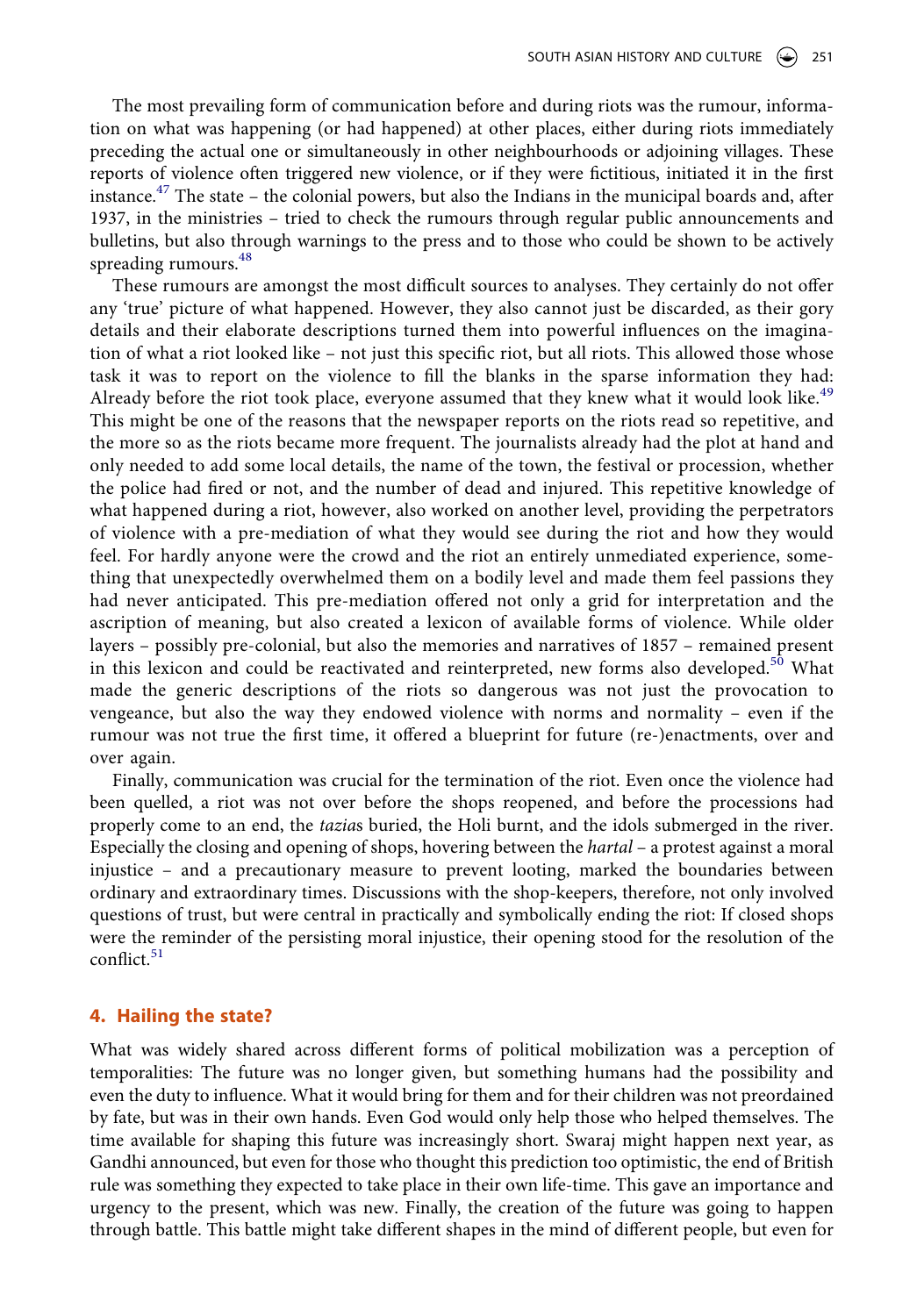Gandhi, it was clear that a non-violent battle was still a battle and the *satyagrahi*s were soldiers, if of a particular sort.<sup>52</sup>

This was a far cry from the emotions of civility and balance advocated in the nineteenth century, though of course, questions of gender and age mattered.<sup>[53](#page-15-22)</sup> While the desire for passions was least contested for young men, it also affected many middle-aged men and even women. Though many men remained uncomfortable with the idea of passionate women, from the mid-twenties onward we find newspaper articles exhorting women to carry poison and commit suicide rather than become the means through which their community could be dishonoured.<sup>54</sup> What became dominant was a cluster of visions of masculinity, which shared a family resemblance across boundaries. It influenced the volunteer organizations of the religious communities, but also of the Congress, and marked at least part of the labour movement. The masculine body was a body which had to be trained for battle, violent or non-violent, a body which had to be disciplined through exercise, through uniforms, and through the bearing of flags and other insignia.<sup>[55](#page-15-24)</sup> This training and selftraining was needed to produce the proper body, but also the emotions appropriate for a fighter. Bodies and emotions were closely knit together in the perception of the actors – new bodily ideals could not be conceived without a desire for the corresponding passions.

The need to overcome cowardice was common to all groups. For Gandhi, cowardice was the greatest sin; so great, that he preferred violence to a lack of courage.<sup>56</sup> The fighters – the volunteers, but also everyone who would be joining the battle for the future – had to burn with *josh*, with love for the nation, or the community, or the cow, or God. The object of this passion and its precise content – love, devotion, zeal, fervour – almost disappeared behind its intensity, behind the need and the yearning to strongly feel the emotion with boiling blood<sup>57</sup> and 'red eyes, one stare of which once consumed the earth, [and which] are full of those sparks.'[58](#page-15-27) The metaphor of fire, which is central to so many texts of the time, is fascinating in its ambivalence: Fire is related to love, but also to anger. It is the purifying passion, burning away sins and whatever stands in the way of renewal; as such, it is also linked with spiritual power. But fire is also associated with danger. Like the fire of a volcano, riots erupt with the destructive energy of a natural catastrophe, which cannot be halted until it has exhausted itself<sup>[59](#page-15-28)</sup>: 'Swallow the blazing fire and its sparks and the red streams of the glancing and shining swords. Burn the revolving sky and reduce it to an abject plight. O negligent one, the fun is if you also shed blood in revenge for blood.'<sup>[60](#page-15-29)</sup>

This *josh* linked to the fire of love and anger was deemed central for the rejuvenation of the community. Not only in India, the confidence in the civilization of mankind had given way to new anxieties that an excess of civilization might sap the vitality of a community, producing timid and weak men (they were less worried about women). These men would move tamely, always in accordance with the rules society and the state imposed on them. They lacked the most essential trait of character: the resolve and manliness to take up responsibility. Interestingly, a good number of articles read the exhortation to non-violence within the framework of the older discourses on civility and emotional restraint and worried that it would sap the strength of the nation: 'The sermon of *ahimsa* has emasculated the Hindu nation.<sup>'[61](#page-15-30)</sup> What was needed, many claimed, was a new generation, in touch with the power of their youth and their virility, fearless and ready for sacrifice and martyrdom. $62$  The implications of these ideals have not been fully worked out yet: What did it mean for the social structure if it were the lower classes who could display stronger bodies and more untamed passions?<sup>63</sup> How did families deal with the new leadership role given to the young men?

Long before an individual riot started and the crowd came together, the experience of passions had thus already become an ideal to aspire to. These passions could be generated by violence, but for others they could also be produced by coming together in a crowd of *satyagrahi*s and facing police brutality without flinching. Passions endowed actions with a legitimacy which went far beyond anything that arguments could bestow. If the most youthful and passionate peoples would be the only ones surviving the future battle for existence, feeling passionately had to become the linchpin on which the fate of the nation depended.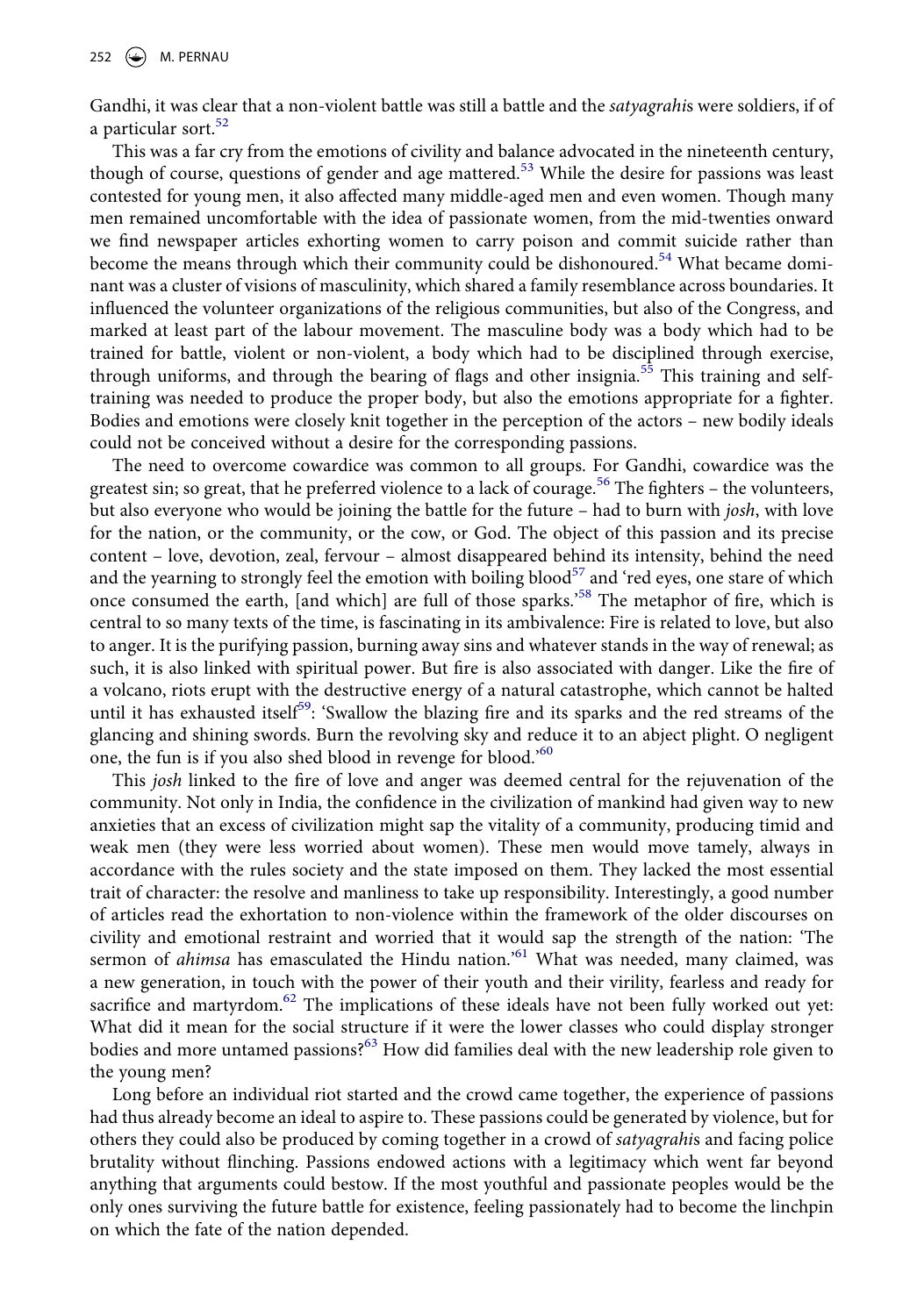However, not everyone shared this move from balance to strong emotions as the new social ideal. Hakim Ajmal Khan, who had been active in promoting cooperation between different groups in Delhi for many years, ascribed the riots of 1924 to the inflammation of the 'worst passions' by the public press, which had generated a 'general atmosphere of mutual distrust and suspicion.' Instead of giving in to the 'force of mere passions,' the general public needed to return to the 'mental equilibrium' that they had lost[.64](#page-15-33) Against the current, which claimed salvation through *josh*, here it was the return to the traditional Aristotelian concept of *etidal*, of balance and justice, which was advocated.<sup>[65](#page-15-34)</sup>

Passions needed not only be felt, but also expressed and shown, in order to fulfil their role. Much has been written in recent years about the development of 'hurt sentiments' as a legal category.<sup>66</sup> While colonial law had been created in an attempt to provide a procedure to peacefully resolve issues of hurt religious sentiments – after the trial of the author of a scurrilous pamphlet insulting the Prophet had resulted in his acquittal, the eruption of riots, and his subsequent murder – the results were more complicated than anticipated. Linking the issue of protection by the state to the existence and public display of hurt sentiments created an incentive for the performance of outrage, in a situation in which, as shown above, violent passions were already increasingly culturally validated. What seems to be taken for granted in these analyses is that it was the state that was the first and most important addressee of this display of emotions – what Lisa Mitchell has so aptly called 'hailing the state.' She points out that riots and public demonstrations did not rupture communication with the state or ignored it in favour of counter-publics, but on the contrary, constituted a different form of engaging it by calling its attention to injustices and suffering.<sup>67</sup> This can be shown for many of the riots since the early twentieth century, most expressively in Kanpur 1913, when the *Muslim Gazette* from Lucknow exclaimed: 'The Cawnpore mosque incident has inflicted such a deep wound on the hearts of Muhammadans all over India it will never be healed and will continue to discharge pus until the Day of Judgement. If it had been possible to tear open our breast and to show that wound we would surely have shown it to His Honour [the Lieut. Governor of the United Provinces].<sup>[68](#page-15-37)</sup> The state was not only the power which could afford an effective remedy to hurt sentiments – before the enactment of Section 295A, and even more so afterwards – it was also identified with the British discourse on the Indians' lack of civility, on their weakness and cowardice. This made it an ideal addressee for demonstrations that these accusations were not only false but, on the contrary, the demonstrators were endowed with a fine-tuned sensitivity and did not fear fighting and  $-$  if need be  $-$  dying for their convictions. If Hindu newspapers exhorted their readers, 'We wish that every Hindu should today get rid of cowardice and slavishness and be immersed in the spirit of communalism and nationalism,['69](#page-15-38) their Muslim counterparts responded, 'There are occasions in the lives of nations and people when, to put a stop to an unchecked process of dissolution and decay, courting death is considered better and more honourable then clinging to a shameful life – life of unsanctioned and unholy bondage and slavery.['70](#page-15-39)

However, in the years after the War, displaying wounds, showing passions and the desire for martyrdom was increasingly directed not only at the State, but also at the communal other. The different communities and constituencies were very much aware of what the other was doing and saying, and it is to this that they primarily reacted. This ranged from copying organizational patterns like volunteer associations, the wearing of uniforms, and training through *akhara*s, to taking up each other's songs and just replacing the name of one community with that of the other. But it also involved developing a repertoire of emotional expressions and languages for public display, which, notwithstanding their differences, responded to each other and could be understood by the other.

This does not necessarily contradict Markus Daechsel's argument that Muslim politics in the interwar period was increasingly directed towards self-expression at the cost of the communication central to both politics and society.<sup>71</sup> However, this self-identification as the right kind of person, as a moral subject, virile and with strong passions, was developed in response to other groups' self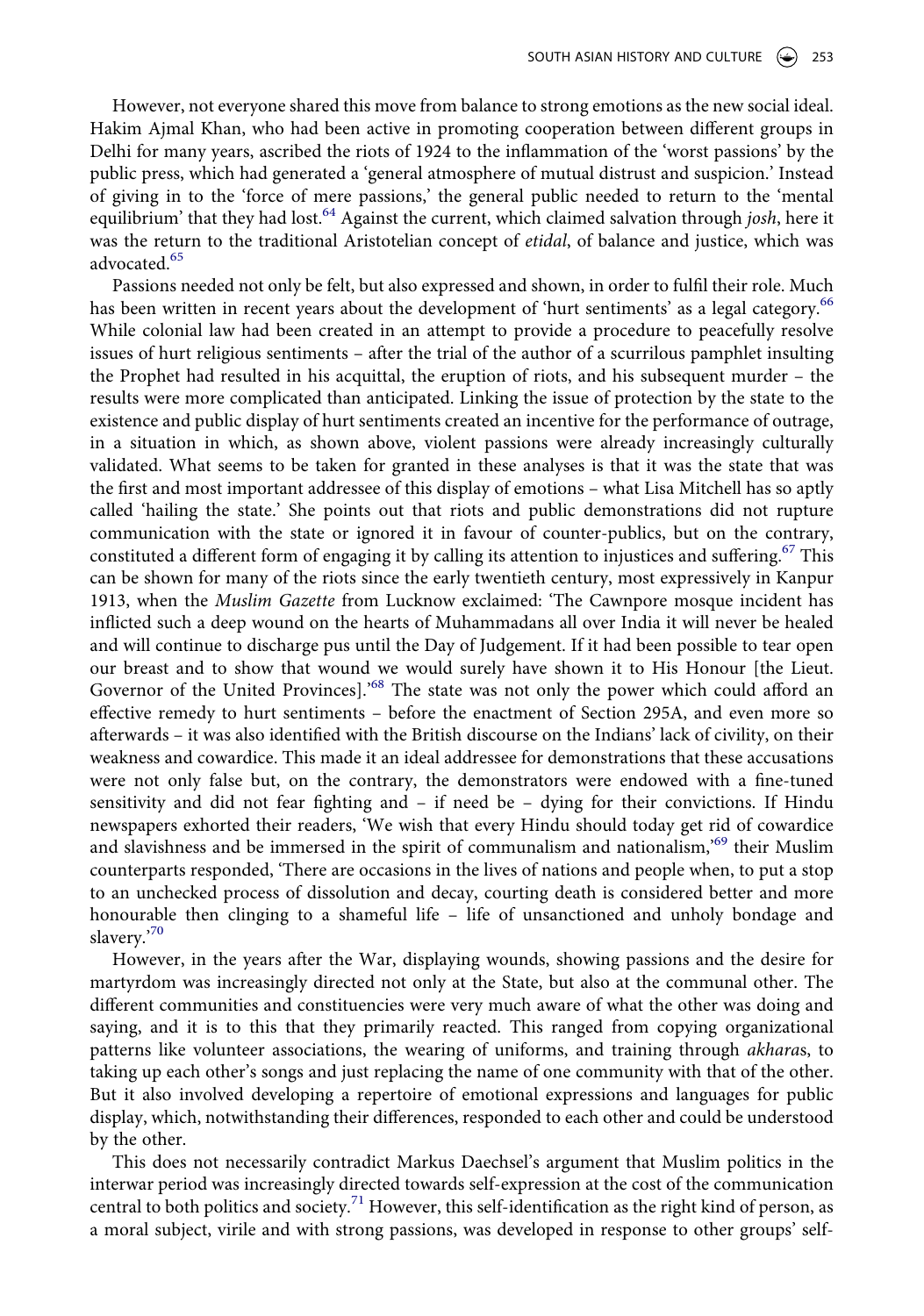identifications. It was not turned inside so much as proclaimed publicly, through speeches, through the media, through demonstrations, and through violence – all of which might be read not so much as the opposite of communication, but as its very essence. Hailing the world, hailing the state, hailing the communal other, and hailing one's own peers and convincing oneself are not be neatly separated, but form parts of the same process.

## <span id="page-11-0"></span>**5. The language of violence**

Riots, the preceding two sections have shown, are not a disruption of communication, but its continuation in a different form: 'Acts of violence have acquired their own semiotic register, a singular form of political "communication."<sup>[72](#page-15-41)</sup> Though the linguistic register and the register of collective violence are profoundly intertwined, they cannot be completely mapped onto each other – if the linguistic register has a history of its own, so has violence. Forms of violence change over time, even if at first sight the newspaper reports might seem repetitive in their descriptions.

The sociologist Jan Philipp Reemtsma has proposed to divide violence into three categories. Locative violence is interested in the body of the adversary only in relation to its position in space; it aims at moving bodies from or towards a certain space. What matters is the space, not the bodies as such.<sup>[73](#page-15-42)</sup> Raptive violence aims at power over the body, in most cases in order to use it sexually; autotelic violence aims at the destruction of the body for its own sake, often using forms which are perceived as especially humiliating, so to annihilate not only the body, but the subjectivity of the victim as well.<sup>[74](#page-15-43)</sup> For our context, I would suggest taking the latter two categories together, as the violence against women in most cases was not addressing the women, but the men who claimed responsibility for them.

My argument is that we can trace a development from locative to autotelic violence in North India in the nineteenth and twentieth centuries. This does not mean that the earlier forms completely disappeared. It also does not mean that earlier forms of riots were not cruel or that rapes did not occur, but rather that neither the cruelties nor the rapes were the primary feature of the violence performed. The prototypical case for locative violence in North India would be the dispute over procession routes. The ability to claim the use of certain important streets and places for a celebration was a way to adjust the changing claims of different communities to prestige and power. If this result could be obtained through negotiations, then violence and, more so, excessive violence, was not only unnecessary, but even dysfunctional, as it threatened to disrupt the social fabric and render the return to normality after the conflict more difficult. A new form of violence was introduced with the cow protection riots from the 1880s and 1890s onwards. Now the attacks were increasingly directed at sacred symbols – cows, but also mosques or temples, idols, and holy texts – threatening their desecration, if not their physical destruction. Here the violence already implied rivalling masculinities: It was the inability of the community, and mainly of the men of the community, to protect from harm what was entrusted to them (no matter whether it was the colonial state or the communal other that inflicted this harm), which was to be demonstrated or repudiated. Again, it was emotions and bodies that linked masculinities to the survival and the honourable future of the community.

These registers of violence were widespread in the late nineteenth and early twentieth centuries, and dominated the Shahabad riots in 1917. This explains why the *patia*s mandating the attendance of the villagers were couched in such explicitly sexual terms: What was at stake was the virility of the community, revealed in its willingness and ability to protect the cows. But the Shahabad riots also showed first signs that women were to be included among the sacred objects to be protected or attacked, taking the violence to a new level: 'Mosques were defiled and Korans torn up and trampled in the mud. Women who could not escape or hide were often stripped naked, and in some cases outraged by the rioters.['75](#page-15-44) Though the British officers were inclined to believe these reports, the charges were difficult to link to specific instances, as 'many would rather die than make public the facts of such outrages.' At Piru, 'at the beginning of this month, the women came out in a body and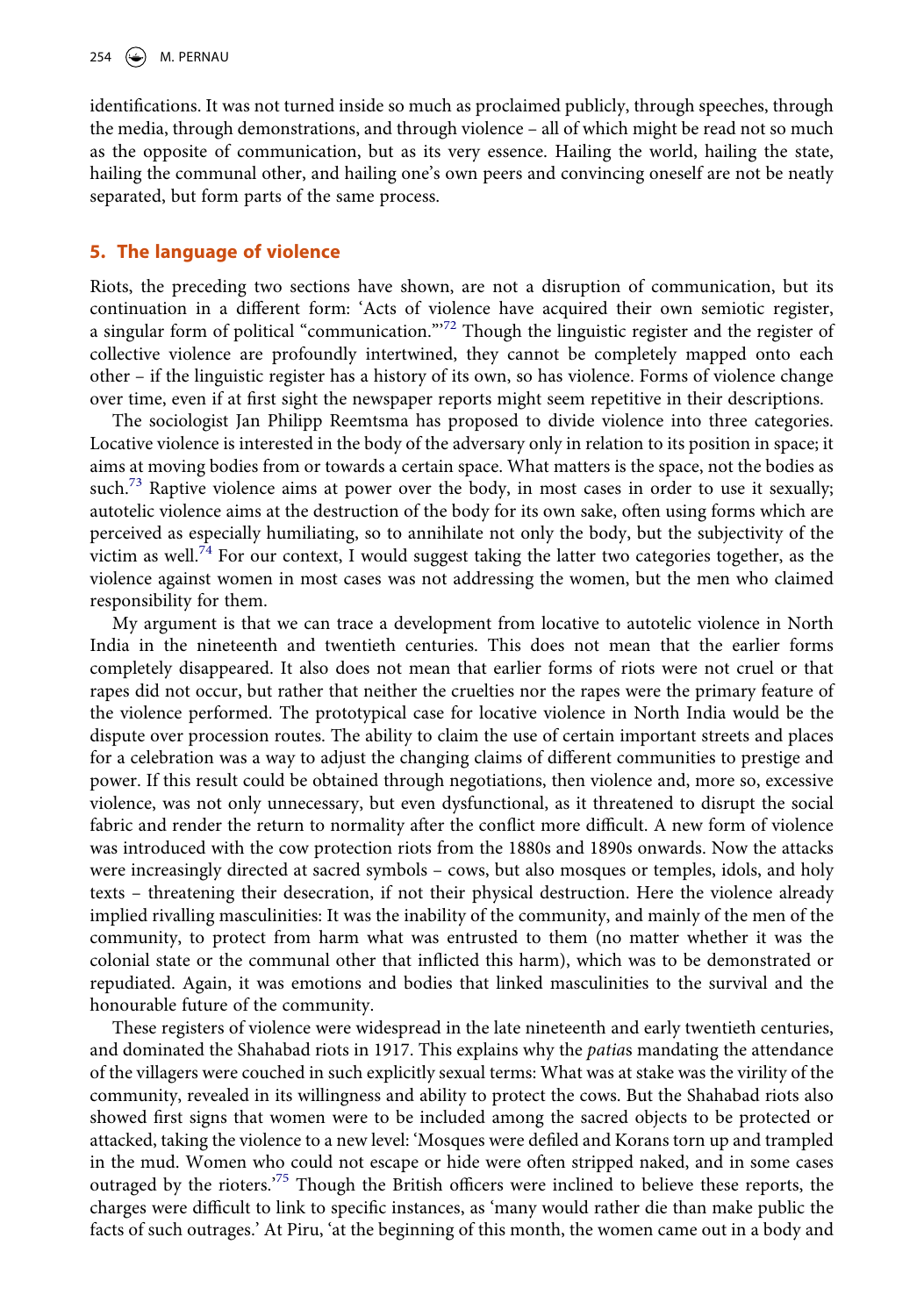stood with heads bent, weeping but said nothing.' The Magistrate 'felt what this was intended to convey. His inquiries have left no doubt in his mind that many outrages were committed.<sup>[76](#page-16-0)</sup>

Until the Delhi riots in 1924, violence against women, or even rumours of such violence, were not publicly mentioned, though the region saw almost 40 major and minor riots during these years. In 1924, attacks against women were still so rare that they sparked off intense outrage and shame. Hakim Ajmal Khan, in his declaration to the press quoted above, exclaimed: 'Of all the incidents which form part of the recent disturbances in Delhi, to me the most humiliating and heart rending are the atrocities and cowardly assaults committed on women. . . . Some of those who claim to be the votaries of Islamic faith, not content with attacking a Hindu temple and breaking the idols, perpetrated cowardly assaults on women and children. I tremble with the deepest indignation at the very idea of my co-religionists exhibiting such wanton and callous disregard for the honour and sanctity of womanhood.<sup>'[77](#page-16-1)</sup>

Again, after the event, this form of violence almost disappeared for a couple of years, though the number of communal and other riots multiplied. In Kanpur in 1931, violence did not occur only against sacred symbols, temples, and mosques, which were attacked from the first day, and against men, but also against women and children. Autotelic violence and wanton cruelty by far surpassed the ordinary level that people had come to expect by the 1920s. However, while women and children became victims alongside the rest of the family during acts of arson and looting, this violence was not, as a rule, sexualized.[78](#page-16-2)

It is only with the beginning of the Partition riots – Calcutta, Noakhali, and Bihar, from August to November 1946 – that a new form of violence became common, one which no longer aimed only at killing, but at the utter annihilation of the adversary. It is here that the humiliation of forced conversion and rape gained their prominence. Unlike during locative violence, the disruption of the social fabric was now intended.<sup>79</sup> Politicians, aiming at a showdown to establish Pakistan or prevent its establishment once and for all, wanted to move beyond debates and constitutional means and worked towards a violence geared at transcending all boundaries. This created the atmosphere of an impending Armageddon, which would mark the beginning of a future different from all former futures. The numbers involved rocketed: more than 5,000 killed during the Great Calcutta Killing,<sup>80</sup> another 5,000 in Noakhali and between 5,000 and 8,000, with over 70,000 refugees, in Bihar. $81$  The aim to create a point of no return also explained the cruelty of the violence, which now seemed to take its cue from the most outrageous rumours that had circulated previously. For these days it is hardly possible to distinguish between rumours as an exaggeration (or even an invention) of facts meant to trigger retaliatory violence and rumours as an instruction for the performance of violence.

The link between forms of violence and the body was no historical constant, but changed profoundly in the decades before Partition. What has hardly been investigated in this context is the role played by weapons as material objects and the relations they implied to the bodies. Already the three most common weapons implied quite different ways of inflicting violence. *Lathi*s, thick bamboo sticks, were readily available and carried along on multiple occasions for self-defence against animals and robbers, but also as ceremonial weapons during processions and as tools of aggression. They were useful only in a body-to-body fight, presuming a close encounter with the adversary. But as they were so common, they did not necessarily indicate premeditation. Knives share some of these characteristics, but were more commonly associated with stray assaults at the spatial or temporal margins of a riot, as they allowed to kill quickly in a single movement (as opposed to a battering with *lathi*s). The third weapon was brickbats, which were thrown, either by two groups at the same level or, more commonly, from rooftops, at processions or at attackers. Only in exceptional cases did rioters spontaneously find these missiles in sufficient quantities on their rooftops, usually this involved prior collection and storage and indicated a certain premeditation. Unlike the other two, this weapon did not force the adversaries into bodily contact. This form of violence was supplemented from the late 1930s by the increasing availability of firearms and the use of country-made bombs.<sup>[82](#page-16-6)</sup>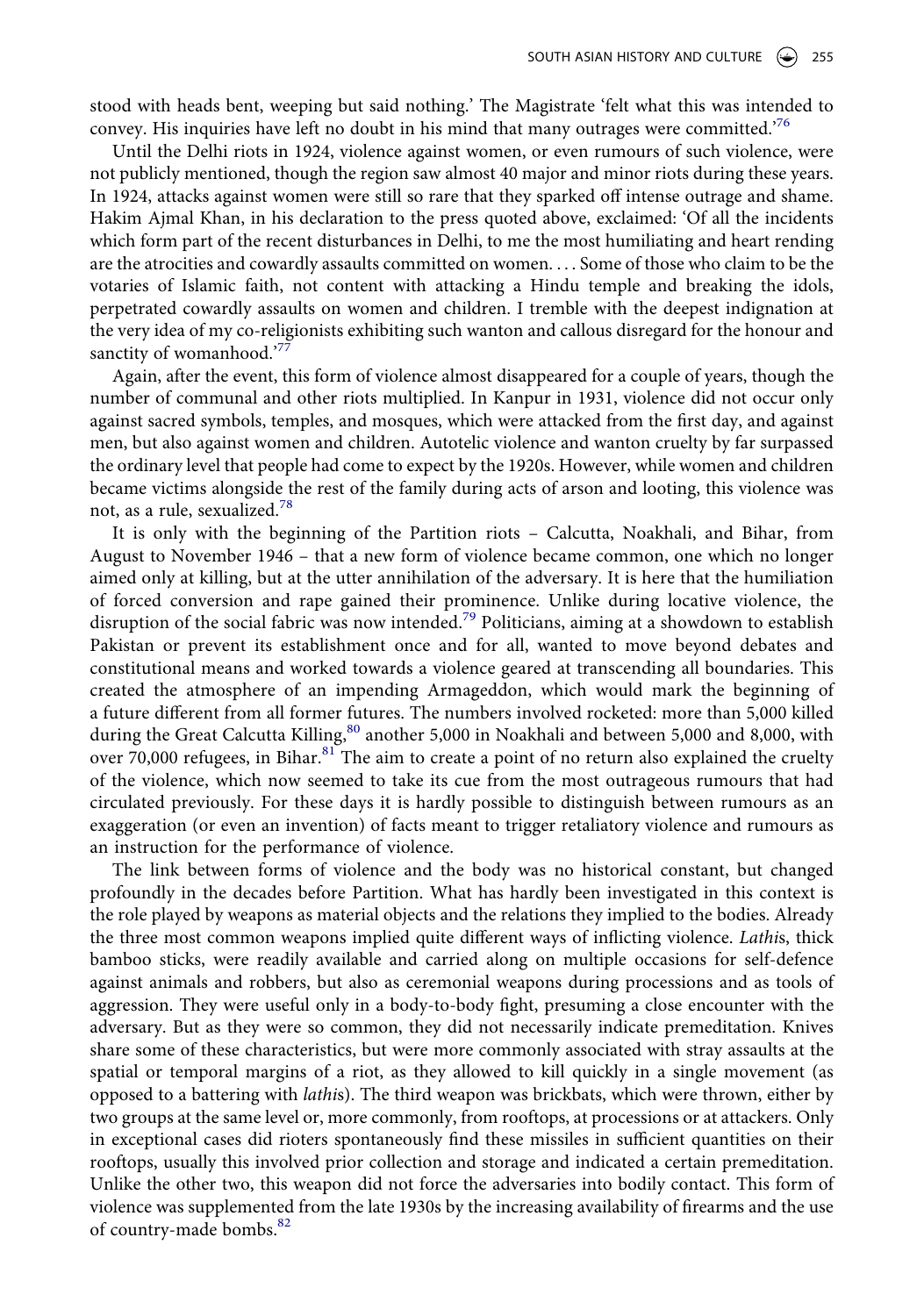As often, these findings raise more questions than they answer. We have many sources exhorting men to perform violence and we have ample evidence of the forms this violence took. What we are lacking is the smoking gun, the ego document noted down soon after the riot, describing the emotions felt while throwing brickbats or wielding a *lathi*. But this might matter less for gaining an insight into the experience of felt emotions than is usually assumed. We have the sources that draw attention to different forms of violence and sensory experiences. If we assume that materiality matters, then the rich information we have on the sensorium of the riot – the sounds, sights, and smells and the encounters between bodies – can be brought into conversation with the texts premediating the event. Together, they contributed to forming and engaging specific passions, which can be identified and analysed. While we are not able to claim with certainty that a particular person experienced these emotions at a particular event, attention to these different aspects does allow us to claim with high probability that certain emotions were felt – not by everyone, and not on every occasion, but often enough by a sufficient number of people to warrant our attention and allow us to interpret riots in a new way.

#### **6. Conclusion**

Riots are a well-researched topic in South Asian history and, of course, the link between violence and emotions has not escaped the notice of earlier researchers. The history of emotions, this article has argued, has the potential of intervening at three different levels. First, at the level of crowd violence, it questions the facile link between bodily proximity and emotional contagion. Both space and time matter and change the shape a crowd may take. Rather than assuming that the crowd coming together as a crowd already provoked certain emotions, it has looked at the spatial layout of the cities, in order to distinguish between the scenes of the riot taking place in the *maidan* or the broad avenue from those enacted in the smaller lanes, as well as the microtemporalities of the riots, and has shown how emotions were at play at all stages of the riot, albeit in different modalities.

Second, the article has underlined that violence during the riots was powered by many more emotions than just anger and fear, usually associated with it, and that these emotions were historically contingent. In the period under investigation, *josh* had become a central category. Long before the individual riots, potential participants were already introduced to the interpretation of overwhelming and uncontrollable emotions as a sign of vitality and virility, indicating the continued survival of the community, and learned to desire them. This did not eclipse the other feelings, but has made appeals for the disciplining of emotions more ambivalent. *Josh* as a desired emotion is not a transhistorical phenomenon – it is hard to find before the 1870s, reaches its heyday in the period bookended by the two wars, and loses it traction in the Nehruvian era. Whether the present revival of the discourse on hurt sentiments also implies a re-appreciation of *josh* remains an open research question.

Third, the article has argued against a tendency to view violence itself (in distinction to its causes and effects) as a phenomenon marked by bodies and emotions and therefore outside of history. The historicization of emotions allows us to create a middle ground, which neither negates those qualities of violence that remain unsayable and resist interpretation and meaning, nor condemns researchers to a silence that might contribute to the reinforcement of the myth at the core of crowd psychology: viewing violence and riots as a primordial force. Historicized emotions go beyond interests and rational communication – but they are not beyond the scope of our inquiries.

#### **Notes**

<span id="page-13-0"></span>1. Bayly, 'The Pre-history of "Communalism"?'; Chandra, *Communalism in Modern India*; Brass, *Language, Religion and Politics*; Pandey, *The Construction of Communalism*; Pandey, *Remembering Partition Violence*; Butalia, *The Other Side of Silence*; Das, *Mirrors of Violence*.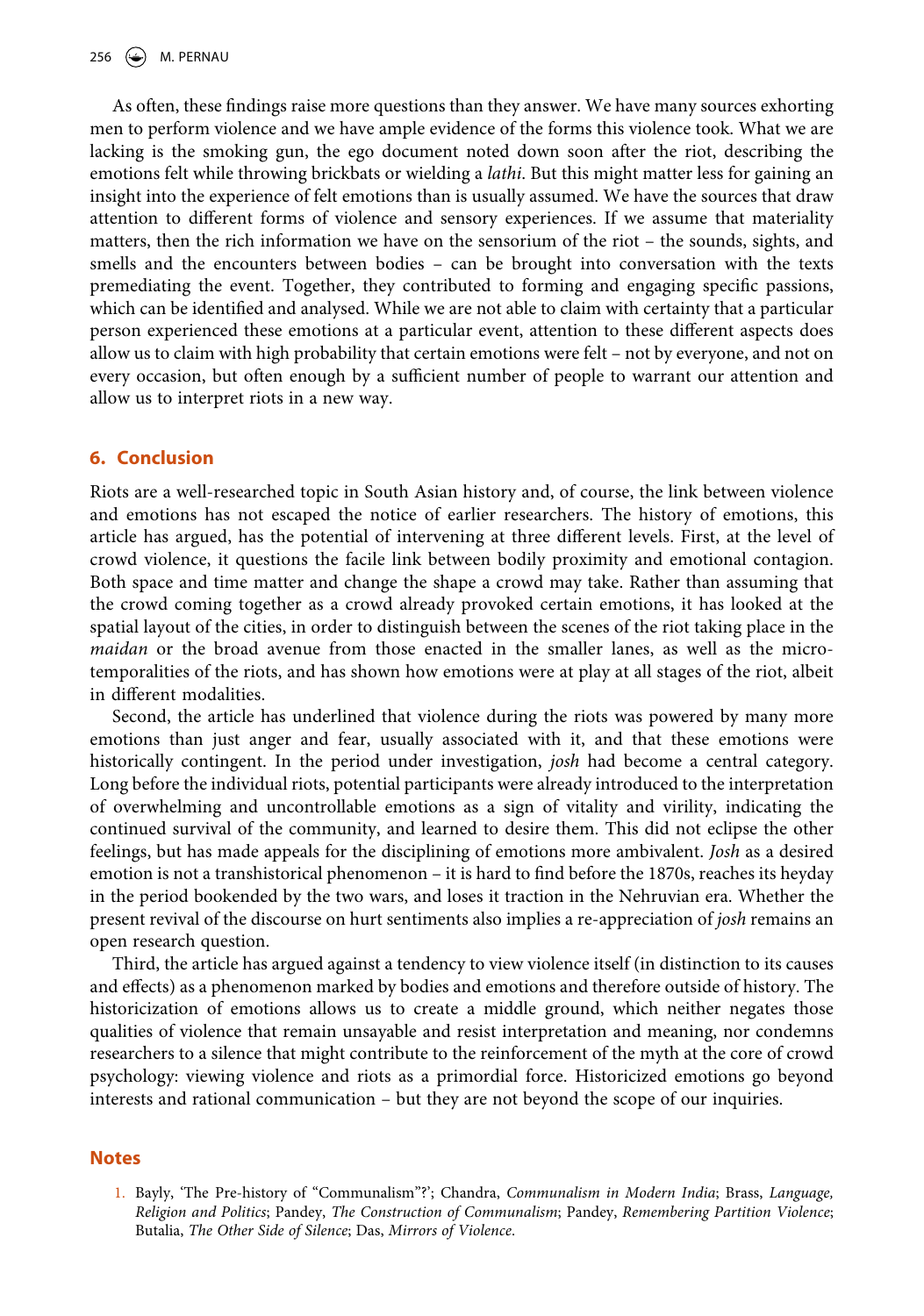- <span id="page-14-0"></span>2. Historians have taken up this subject briefly in the 1990s, see Das, *Communal Riots in Bengal*; Freitag, *Collective Action and Community*; Gooptu, *Politics of the Urban Poor*, but afterwards largely left the field to the anthropologists.
- <span id="page-14-1"></span>3. On passions, mobilization, and morality, see Jasper, *The Emotions of Protest*, and his earlier work: Jasper, *Art of Moral Protest*. A special thanks to Frederik Schröer for pushing me to reconsider the role of morality in violent emotions. For a more detailed analysis of the semantics of *josh* since the 1870s, see Pernau, *Emotions and Modernity*.
- <span id="page-14-2"></span>4. Hansen, 'Political Theology of Violence,' § 1.
- <span id="page-14-3"></span>5. Pandey, 'In Defence of the Fragment.'
- <span id="page-14-4"></span>6. See the seminal article by Scheer, 'Are Emotions a Kind of Practice?'
- <span id="page-14-5"></span>7. The search for 'riot' in the three regions yielded over 700 articles, which means that in spite of the newspaper's focus on the Bombay Presidency, many of the smaller riots, which did not make it into the central colonial depositories, were at least briefly mentioned.
- <span id="page-14-6"></span>8. For the time until the 1920s, I draw on my earlier research, which did make extensive use of the vernacular archive: Pernau, 'Anger, Hurt and Enthusiasm'; and Pernau, *Emotions and Modernity*, chapter 10.
- <span id="page-14-7"></span>9. L/PJ/6/1507/4221, Bakr Id Riots in Bihar October 1917 (all archival sources are from the British Library, unless indicated otherwise); Sajjad, *Muslim Politics in Bihar*, 48–89.
- <span id="page-14-9"></span><span id="page-14-8"></span>10. L/PJ/6/1883/2843, Riots at Delhi during the Bakr-Id Festival 1924; Gupta, *Delhi between Two Empires*, 218. 11. V/26/262/13, Evidence taken before the Commission of Enquiry into the Communal Outbreak at Cawnpore,
- 1931; Barrier, *Roots of Communal Politics* [=Report by the Congress Committee]; Freitag, *Collective Action*, 239–247; Gooptu, *Politics of the Urban Poor*; Joshi, *Lost worlds*, 262–273; Agarwal, *Forgetting the Violence*.
- <span id="page-14-10"></span>12. L/PJ/5/181, Fortnightly reports Bihar 1946. Unlike for the other riots, there was no final inquiry or court case, as preventing the further spread of Partition violence took all the manpower of the State. Sajjad, *Muslim Politics in Bihar*, 133–178; Ghosh, *Muhajirs and the Nation*; Damodaran, 'Bihar in the 1940s'; Parveen, 'Communal Strife in Bihar.'
- <span id="page-14-11"></span>13. Le Bon, *The Crowd*, 4.
- <span id="page-14-12"></span>14. Ibid., 16–18, 48, 68.
- <span id="page-14-13"></span>15. Summary of the discussions in van Ginneken, *Crowds, Psychology and Politics*; thought provoking as always: Mazzarella, 'Myth of the Multitude.'
- <span id="page-14-14"></span>16. Tambiah, *Levelling Crowds*, mainly chapters 7, 8, and 10.
- <span id="page-14-15"></span>17. Brennan, *The Transmission of Affect*; partially drawing on affect studies, while keeping a critical distance towards crowd psychology, Mazzarella, *Mana of Mass Society*.
- <span id="page-14-16"></span>18. Piro: 50,000 to 60,000 (Deputy Inspector of General of Police, Crime and Railways to Chief Secretary Government Bengal and Orissa, 10 April 1919); Mauna: 15,000 (Court Proceedings, Special Court of Arrah, 18 January 1918); Turukbigha: 15,000 (Court Proceedings, Special Court of Arrah, 5 February 1918), L/PJ/6/ 1507/4221.
- <span id="page-14-17"></span>19. Court Proceedings, Special Court of Arrah, 11 December 1917, L/PJ/6/1507/4221.
- <span id="page-14-18"></span>20. Deputy Inspector of General of Police, Crime and Railways to Chief Secretary Government Bengal and Orissa, 5 September 1918, L/PJ/6/1507/4221.
- <span id="page-14-19"></span>21. Deputy Inspector of General of Police, Crime and Railways to Chief Secretary Government Bengal and Orissa, 10 April 1919, L/PJ/6/1507/4221.
- <span id="page-14-20"></span>22. Extract from Official Report of the Legislative Assembly Debates, L/PJ/6/1883/2843; Written statement of Mr. J. F. Sale, District Magistrate, Cawnpore, 16 April 1931, V/26/262/13, claiming that the reason the police had been unable to arrest rioters was their ability to disperse quickly in the narrow lanes.
- <span id="page-14-21"></span>23. For more detail on these arguments, see Pernau, *Anger, Hurt and Enthusiasm*.
- <span id="page-14-22"></span>24. Barrier, *Roots of Communal Politics*, 288–289.
- <span id="page-14-23"></span>25. The Shahabad riots, according to the district administration, saw participants from the far away United Provinces (Deputy Inspector General of Police, Crime and Railways, to Chief Secretary Government Bihar and Orissa, 5 September 1918, L/PJ/6/1507/4221); *Times of India*, 21 July 1924, mentions the influx of Jats and Pathans in the weeks and days before the Delhi riots.
- <span id="page-14-24"></span>26. Barrier, *Roots of Communal Politics*, 231–232.
- <span id="page-14-25"></span>27. The history of the concept of *badmash* and its use in political arguments still remains to be written.
- <span id="page-14-26"></span>28. This was forcefully laid out in the Congress interpretation of the 1931 riots in Kanpur, but has a longer history, going back at least to the partition of Bengal in 1905. See Barrier, *Roots of Communal Politics*; and the interpretation offered by Agarwal, *Forgetting the Violence*.
- <span id="page-14-27"></span>29. This take on communication in riots is influenced by anthropology (notably the work of Thomas Blom Hansen) rather than by Habermas' political philosophy, which posits an intimate relation between communication and rationality.
- <span id="page-14-28"></span>30. Deputy Inspector General of Police, Crime and Railways, to Chief Secretary, Bihar & Orissa, 5 September 1919, L/PJ/6/1507/4221.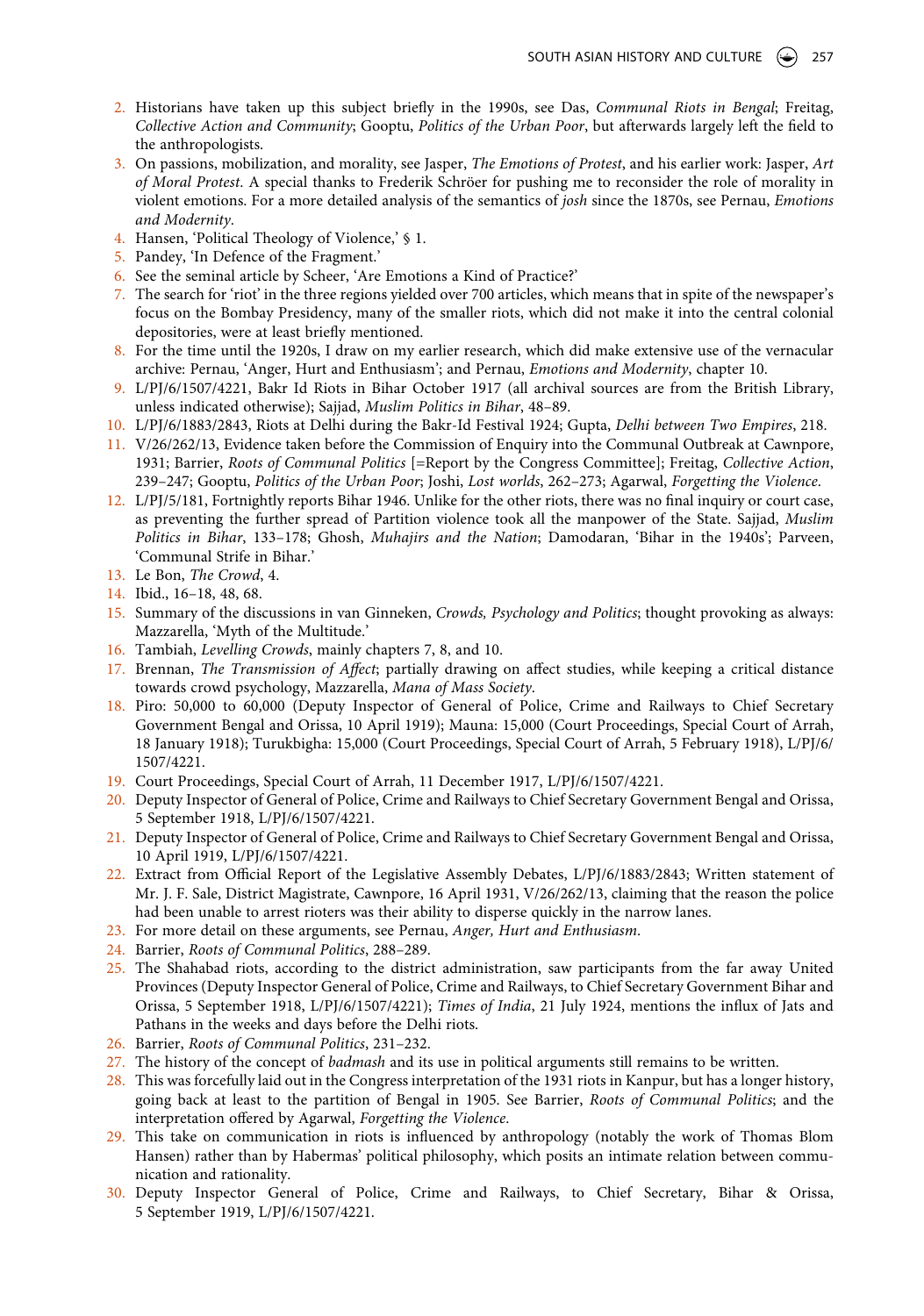- <span id="page-15-0"></span>31. Report, Senior Superintendent Police, L/PJ/6/1925/1966.; *Times of India*, 4 May 1926; *Times of India*, 25 June 1926; *Times of India*, 11 June 1927.
- <span id="page-15-1"></span>32. For Delhi in 1919, see Pernau, *Ashraf into Middle Classes*, 399–417; for Agra, *Times of India*  24 September 1920; for Gonda, *Times of India*, 28 August 1923.
- <span id="page-15-2"></span>33. Quotations from *patia* no. 4, L/PJ/6/1507/4221.
- <span id="page-15-3"></span>34. For an early interpretation of riots as rational, see Lynch, 'Rioting as Rational Action.' Thanks to Joel Lee for mentioning this reference.
- <span id="page-15-4"></span>35. For an elaboration on the relation between passion and the survival of the nation or community in the late nineteenth century, see Pernau, 'Fluid Temporalities.' For the importance of the topic of survival for the ideology of the interwar years, see Daechsel, *Politics of Self-Expression*, 50–88.
- <span id="page-15-5"></span>36. *Abhaya*, 12 September 1925.
- <span id="page-15-6"></span>37. For a detailed study of the body culture of contemporary *akhara*s, see Alter, *The Wrestler's Body*; for the link between *akhara*s and mobilization, see Gooptu, *Politics of the Urban Poor*, 215–227, 248, 275, 289–291.
- <span id="page-15-7"></span>38. Written statement, Vikramjit Singh, Chairman Municipal Board, 21 April 1931; Written statement, Babu Narain Prasad Nigam, 22 April 1931; Letter, District Magistrate Cawnpore to Commissioner Allahabad, 3 January 1931; all three V/26/262/13.
- <span id="page-15-8"></span>39. Written statement, Babu Krishna Lal Gupta, 22 April 1931, ibid.
- <span id="page-15-9"></span>40. Munshi Mazhar ud-Din, Hide Merchant, Cawnpore, 2 May 1931, ibid.
- <span id="page-15-10"></span>41. Translation statement, Hakim Md Abid, Assistant Secy, Moslem Orphanage, Cawnpore, formerly Secretary Anjuman Tabligh Islam, Cawnpore, Ibid.
- <span id="page-15-11"></span>42. Chaudhri Maheshwari Prasad, Mukhtar, Municipal Commissioner, 1 May 1931, ibid.
- <span id="page-15-12"></span>43. Barrier, *Roots of Communal Politics*, 257; Written Statement Dewan Chand, 27 April 1931, Appendix A, V/26/ 262/13.
- <span id="page-15-13"></span>44. Extract from Official Report of the Legislative Assembly Debates, L/PJ/6/1883/2843.
- <span id="page-15-14"></span>45. *Times of India*, 6 June 1927.
- <span id="page-15-15"></span>46. Barrier, *Roots of Communal Politics*, 300–319.
- <span id="page-15-16"></span>47. For Delhi in 1924, see *Times of India*, 19 July 1924, 21 July 1924, 31 July 1924.
- <span id="page-15-17"></span>48. Allahabad, use of motorcars with loudspeakers to contradict rumours: *Times of India*, 19 March 1938; Lucknow, warning against newspapers: *Times of India*, 26 April 1938; Kanpur, prohibition to shout slogans and spread rumours: *Times of India*, 14 February 1939.
- <span id="page-15-18"></span>49. Pandey, *Remembering Partition*, 71.
- <span id="page-15-19"></span>50. For details on the changes in the language of violence, see below, [section 5.](#page-11-0)
- <span id="page-15-20"></span>51. For the link between *hartal*, the interruption of traffic during the *rasta roko* and *rail roko*, and the pointing towards a moral injustice, see Mitchell, 'The Visual Turn.'
- <span id="page-15-21"></span>52. Pernau, *Civilizing Emotions*; Zaman, *Futurity and the Political*.
- <span id="page-15-22"></span>53. This development is laid out in detail in Pernau, *Emotions and Modernity*.
- <span id="page-15-23"></span>54. Newspaper Reports, United Provinces, various newspapers, 20 June 1925, L/R/5/98.
- <span id="page-15-24"></span>55. Valiani, *Militant Publics in India*.
- <span id="page-15-25"></span>56. Devji, *The Impossible Indian*, 60–61; Misra, 'Sergeant Major Gandhi'; Rudolph, 'The Fear of Cowardice.'
- <span id="page-15-26"></span>57. *Aj*, 24 July 1926.
- <span id="page-15-27"></span>58. *Adesh*, 26 May 1934.
- <span id="page-15-28"></span>59. Rajamani, 'Angry Young Men.'
- <span id="page-15-29"></span>60. Poem by Sadr ud Din Ahmad, M.A., *Rahbar*, 21 September 1934.
- <span id="page-15-30"></span>61. *Satya*, 13 September 1924.
- <span id="page-15-31"></span>62. Bannerjee, *Make Me a Man!*.
- <span id="page-15-32"></span>63. Gooptu, *Politics of the Urban Poor*.
- <span id="page-15-33"></span>64. Indian Daily Telegraph, 25 July 1914, L/PJ/6/1883/2843.
- <span id="page-15-34"></span>65. Pernau, *Emotions and Modernity*, chapter 3.
- <span id="page-15-35"></span>66. Adcock, 'Violence, Passion'; Ahmad, 'Specters of Macaulay'; Nair, 'Beyond the "Communal" 1920s'; Stephens, 'Politics of Muslim Rage.'
- <span id="page-15-36"></span>67. Mitchell, *Hailing the State*.
- <span id="page-15-37"></span>68. *Muslim Gazette*, 16 July 1913.
- <span id="page-15-38"></span>69. *Abhyudaya*, 6 March 1926.
- <span id="page-15-39"></span>70. *Muslim Herald*, 20 March 1926.
- <span id="page-15-40"></span>71. Daechsel, *The Politics of Self-Expression*.
- <span id="page-15-41"></span>72. Hansen, 'The Political Theology,' §1.
- <span id="page-15-42"></span>73. Reemtsma, *Trust and* Violence, 55–66.
- <span id="page-15-43"></span>74. Ibid., 69–71.
- <span id="page-15-44"></span>75. Chief Secretary to Government Bihar & Orissa to Secretary to Government of India, 11 March 1918, L/PJ/6/ 1507/4221.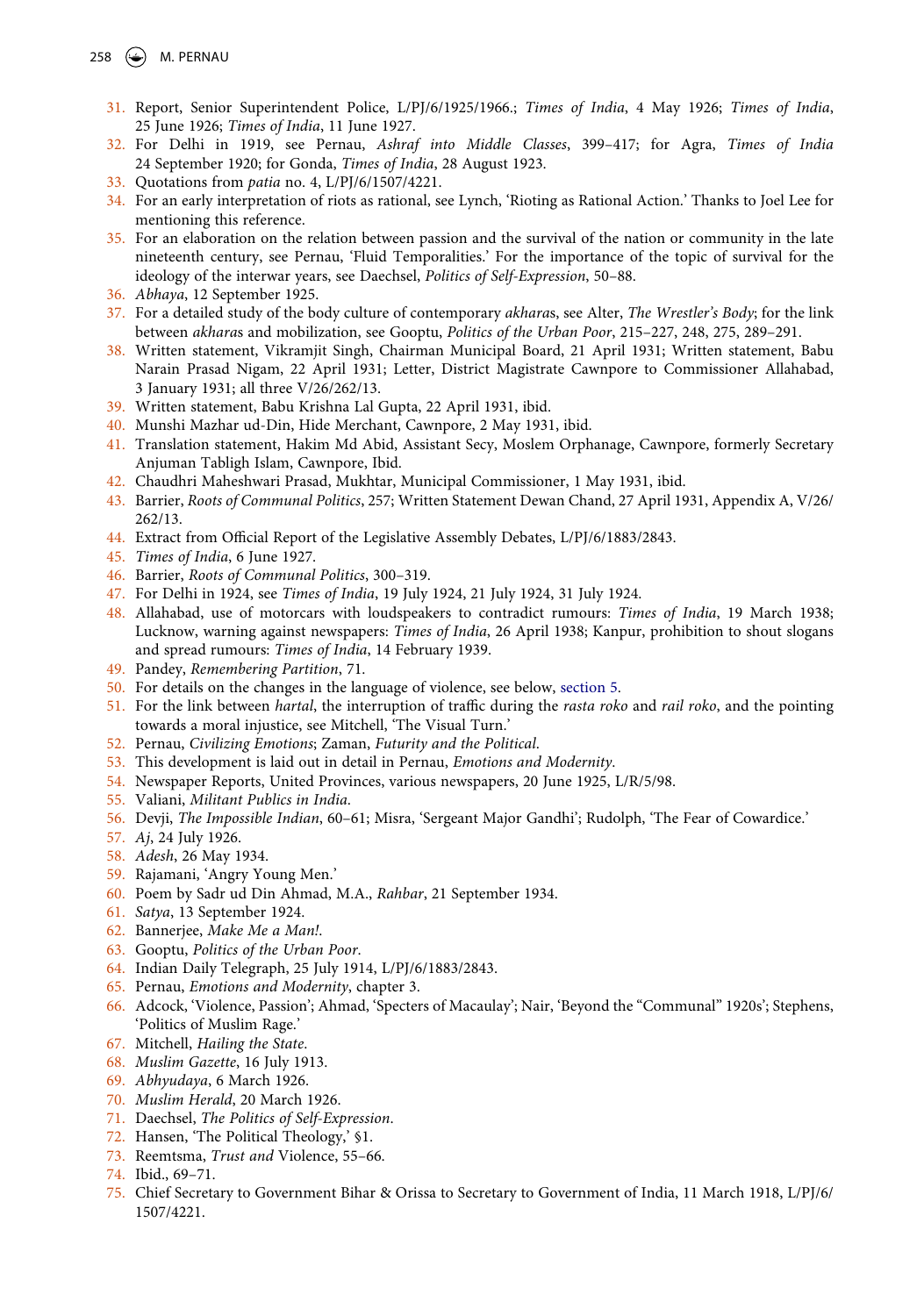- <span id="page-16-0"></span>76. Commissioner Patna Division to Chief Secretary to the Government Bihar & Orissa, 31 December 1917/ 4 January 1918, L/PJ/6/1507/4221.
- <span id="page-16-1"></span>77. Indian Daily Telegraph, 25 July 1924, L/PJ/6/1883/2843.
- <span id="page-16-2"></span>78. For detailed descriptions, see Barrier, *Roots of Communal* Politics, 325–336.
- <span id="page-16-3"></span>79. For this differentiation, see Kakar, *The Colours of Violence*.
- <span id="page-16-4"></span>80. Das, *Communal Riots in Bengal*; Chatterjee, 'Bengal Divided'; Roy, 'Anatomy of a riot.'
- <span id="page-16-5"></span>81. Ghosh, *Muhajirs and the Nation*; Ghosh, 'The 1946 Riots'; Ghosh, 'The Virile and the Chaste.'
- <span id="page-16-6"></span>82. *Times of India*, 11 April 1932; *Times of India*, 11 September 1942.

#### **Disclosure statement**

No potential conflict of interest was reported by the author.

## **Bibliography**

- Adcock, C. "Violence, Passion and the Law: A Brief History of Section 295A and Its Antecedents." *Journal of the American Academy of Religion* 84, no. 2 (2016): 337–351. doi:[10.1093/jaarel/lfw027.](https://doi.org/10.1093/jaarel/lfw027)
- Agarwal, P. "Forgetting the Violence, Remembering a Report: The Paradox of the 1931 Kanpur Riots." *Undergraduate Humanities Forum 2007–2008: Origins* (2008). [https://repository.upenn.edu/uhf\\_2008/1/](https://repository.upenn.edu/uhf_2008/1/).
- Ahmad, A. A. "Specters of Macaulay: Blasphemy, the Indian Penal Code and Pakistan's Postcolonial Predicament." In *Censorship in South Asia: Cultural Regulation from Sedition to Seduction*, edited by R. Kaur and W. Mazzarella, 172–205. Bloomington: Indiana University Press, 2009.
- Alter, J. *The Wrestler's Body: Identity and Ideology in North India*. Berkeley: University of California Press, 1992.

Bannerjee, S. *Make Me a Man!: Masculinity, Hinduism, and Nationalism in India*. New York: SUNY Press, 2005. Barrier, G., edited by *Roots of Communal Politics*. Delhi: Arnold-Heinemann, 1976.

- Bayly, C. A. "The Pre-history of 'Communalism'?: Religious Conflict in India, 1700–1860." In *Origins of Nationality in South Asia: Patriotism and Ethical Government in the Making of Modern India*, edited by C. A. Bayly, 210–238. Oxford: Oxford University Press, 1998.
- Brass, P. *Language, Religion and Politics in North India*. Cambridge: Cambridge University Press, 1974.

Brennan, T. *The Transmission of Affect*. Ithaca: Cornell University Press, 2004.

- Butalia, U. *The Other Side of Silence: Voices from the Partition of India*. Delhi: Penguin, 1998.
- Chandra, B. *Communalism in Modern India*. Delhi: Vani Educational Books, 1984.
- Chatterjee, J. *Bengal Divided: Hindu Communalism and Partition, 1932–1947*. Cambridge: Cambridge University Press, 1994.
- Daechsel, M. *The Politics of Self-Expression: The Urdu Middle-Class Milieu in Mid-Twentieth Century India and Pakistan*. London: Routledge, 2006.
- Damodaran, V. "Bihar in the 1940s: Communities, Riots and the State." *South Asia: Journal of South Asian Studies* 18, no. sup001 (1995): 153–176. doi:[10.1080/00856409508723249](https://doi.org/10.1080/00856409508723249).
- Das, S. *Communal Riots in Bengal 1905–1947*. Delhi: Oxford University Press, 1993.
- Das, V., edited by *Mirrors of Violence: Communities, Riots, and Survivors in South Asia*. Delhi: Oxford University Press, 1994.
- Devji, F. *The Impossible Indian: Gandhi and the Temptation of Violence*. Cambridge: Harvard University Press, 2012.
- Freitag, S. *Collective Action and Community: Public Arenas and the Emergence of Communalism in North India*. Delhi: Oxford University Press, 1990.
- Ghosh, P. "The 1946 Riots and the Exodus of Bihari Muslims to Dhaka." In *Dhaka, Past, Present, Future*, edited by S. Ahmad, 275–288. Dhaka: Asiatic Society of Bangladesh, 1991.
- Ghosh, P. "The Virile and the Chaste in Community and Nation Making: Bihar 1920s to 1940s." *Social Scientist* 22, no. 1–2 (1994): 80–94. doi:[10.2307/3517853.](https://doi.org/10.2307/3517853)
- Ghosh, P. *Muhajirs and the Nation: Bihar in the 1940s*. Delhi: Routledge, 2010.
- Gooptu, N. *The Politics of the Urban Poor in Early Twentieth Century India*. Cambridge: Cambridge University Press, 2001.
- Gupta, N. *Delhi between Two Empires 1803–1931: Society, Government and Urban Growth*. Delhi: Oxford University Press, 1997.
- Hansen, T. B. "The Political Theology of Violence in Contemporary India." *South Asia Multidisciplinary Academic Journal* (Online) 2 (2008), [https://journals.openedition.org/samaj/1872](https://doi.org/10.4000/samaj.1872). doi: [10.4000/samaj.1872](https://doi.org/10.4000/samaj.1872).
- Jasper, J. M. *The Art of Moral Protest: Culture, Biography, and Creativity in Social Movements*. Chicago: University of Chicago Press, 1997.
- Jasper, J. M. *The Emotions of Protest*. Chicago: University of Chicago, 2018.
- Joshi, C. *Lost Worlds: Indian Labor and Its Forgotten, Histories*. London: Anthem Press, 2005.